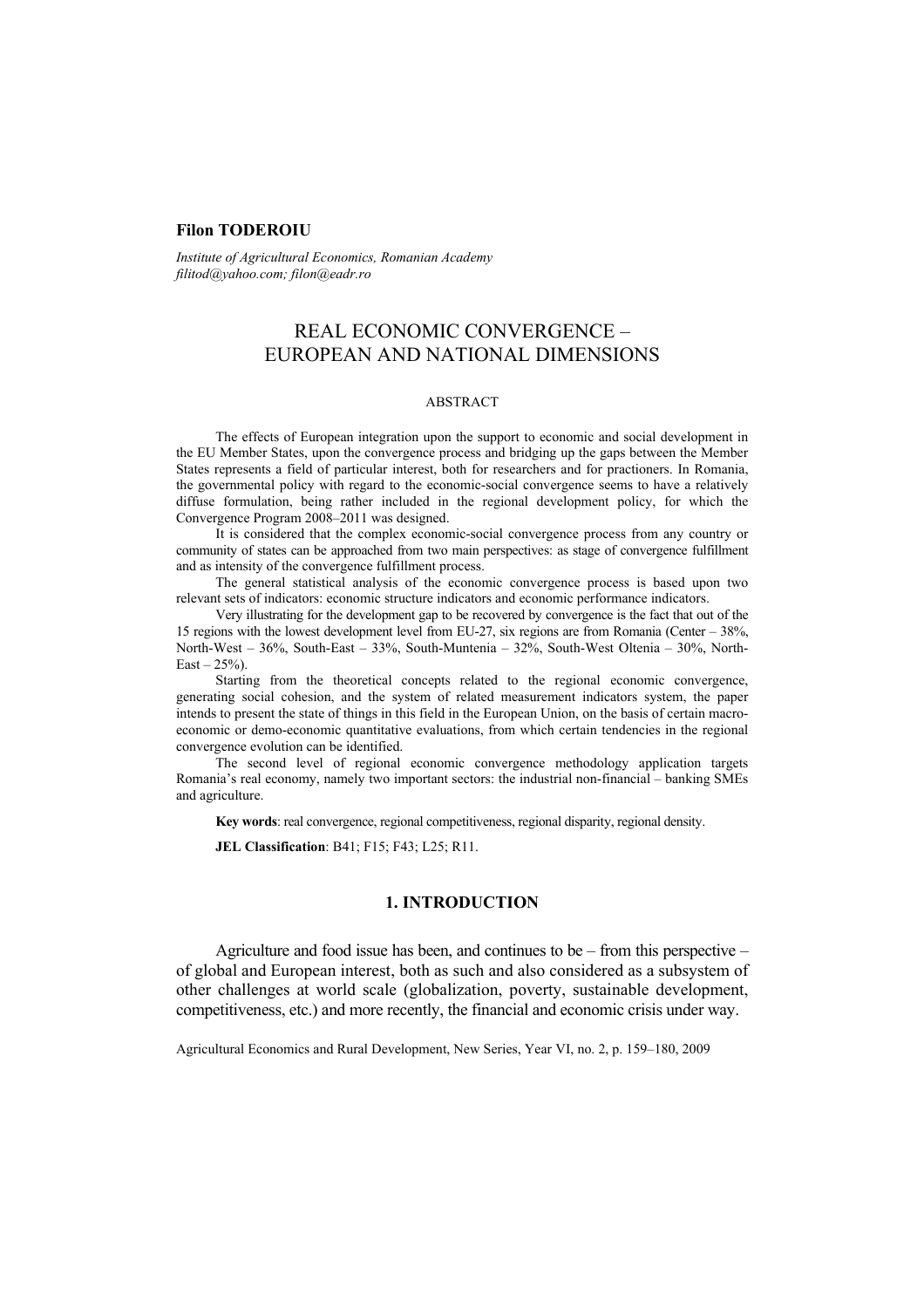The European economic area – already enlarged to 27 countries – has the particularity that agriculture and food "consumes" the main portion of the Community budgetary "pie" and it requires adjustment reforms, both to the rigours of the international trade formulated by the WTO, as well as to the real convergence requirements of the European economies.

The general regional economic convergence level in Romania largely depends on the agri-food sector performance, also measured by the significant diminution of the territorial discrepancies between the endowment with resources and production factors and the results, as it known that one of the main particularities of agriculture, i.e. the territorial zonality of agro-pedo-climatic suitability rarely makes the spatial distribution of production zones (supply) coincide with that of the consumption centers (demand) of agri-food commodities.

Starting from these premises, any development strategy on medium or long term, which targets the increase of Romania's economy competitiveness and regional convergence, cannot overlook the presence and future of the agri-food sector, as important subsystem of national economy.

Starting from the theoretical concepts related to the regional economic convergence, generating social cohesion, and the system of related quantifying indicators, the paper intends to present the current situation in the European Union in this field, on the basis of certain macro-economic evaluations or quantitative demo-economic evolutions, from which certain tendencies in the regional convergence evolution can be identified. The second level of regional economic convergence methodology application targets Romania's real economy, namely two important sectors: the industrial non-financial – banking SMEs and agriculture respectively.

## **2. MATERIAL AND METHOD**

#### **2.1. Problem of ontogenesis**

The research on the effects of the European integration upon the support to economic and social development in the EU Member States, upon the convergence process and narrowing the disparities between the Member States represents a field of special interest, both for the academics and for the practitioners<sup>1</sup>.

Briefly, for the programming period 2007–2013, the economic and social cohesion policy of the European Union has at its disposal a budget of 308 billion Euros (about 35 % of total Community budget), targeting three main objectives:

• *Convergence*, which is allocated 251 billion Euros (81.5% of the structural funds), addressed to the regions from the EU Member States with a GDP/capita under the limit of 75 % of the Community and to the regions falling into the so-

 $\overline{\phantom{a}}$ <sup>1</sup> See Zaman, Gh., Georgescu, G. (2009), "Structural fund absorption: a new challenge for Romania", în: *Romanian Journal of Economic Forecasting (RJEF)*, Nr. 1, pp 138–154;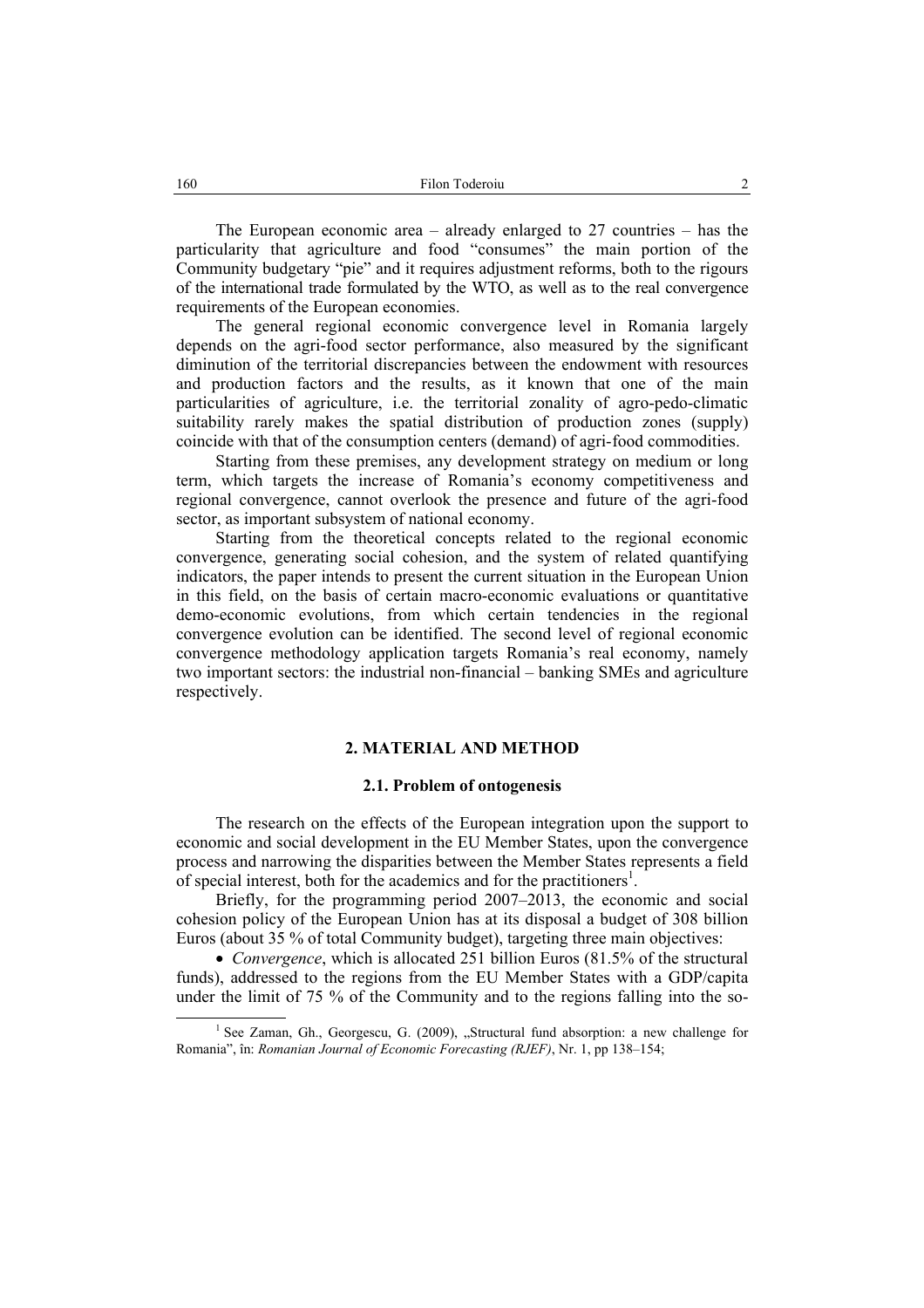called "statistical effect" of the EU average change, as a result of the accession of new countries;

• *Regional competitiveness and employment*, for which 49 billion Euros are allocated (16 % of the structural funds), targeting the regions that are not eligible under the convergence objective;

• *European territorial cooperation*, with 8 billion Euros (2.5 % of the structural funds), targeting the transnational, cross-border and inter-regional cooperation.

In Romania, the governmental policy on the economic-social convergence has a relatively diffuse formulation, being rather included in the regional development policy, for which the Convergence Program 2008–2011<sup>2</sup> stipulates two objectives, namely:

• diminution of the existing regional disequilibria, by stimulating competitiveness increase and the revitalization of the less-favoured areas.

• a balanced regional development, by correlating the national public sectoral development policies with the public local development policies: infrastructure and transportation, employment increase, rural development, education and health, environment.

#### **2.2. Methods**

By means of the indicators available from the ESA-95 data, *the regional convergence of the economic activity* can be revealed by *three different modalities***<sup>3</sup>** . *The first,* which is the simplest one, presupposes measuring the absolute discrepancy between the maximum level and the minimum level of GDP/capita at NUTS-2 regional level. *The second approach* is to estimate the share of the population living in the regions, which reveals the levels of GDP/capita compared to the EU-27 average. *The third method* is to calculate the regional GDP dispersion at NUTS-2 level, which is a derived indicator that Eurostat has calculated since 2007.

The convergence process can be relevantly measured by certain statistical indicators in time referring to homogeneity, concentration, polarization, entropy, complementarity<sup>4</sup>.

 $2$  See: The Convergence Program 2008–2011, Romania's Government, May 2009, 79 p. Its updated form was based upon the EC Regulation No.1055 / 2005 which amends EC Regulation Nr.1466/1997 on increasing the monitoring of budgetary situation and the coordination of economic policies. In conformity with the EC requirements, the third edition of the Convergence Program complies with the methodology regarding the contents and format of the Convergence and Stability Programs, adopted by the Ecofin Council on October 10, 2005. At the same time, it takes into consideration the "European Council Opinion", recommending to set more restrictive budgetary targets for the next years and to revise the public expenditure structure. The Government formulated the priorities in conformity with the international evolutions, by designing measures for economic growth relaunching and stimulation. These adjustment measures at national level are coordinated with the provisions of the European Economic Recovery Plan.

<sup>&</sup>lt;sup>3</sup> See Krueger A (2009) "Narrowing speed in regional GDP", *Eurostat Statistics in focus*, 75, p. 8.

<sup>&</sup>lt;sup>4</sup> See: Pecican, E. St. (2009), "Indicatori privind convergența reală și aplicațiile acestora", în Iancu, A. (coord.) "*Convergenţa economică*", Ed. Academiei Române, Bucureşti, pp 11–43.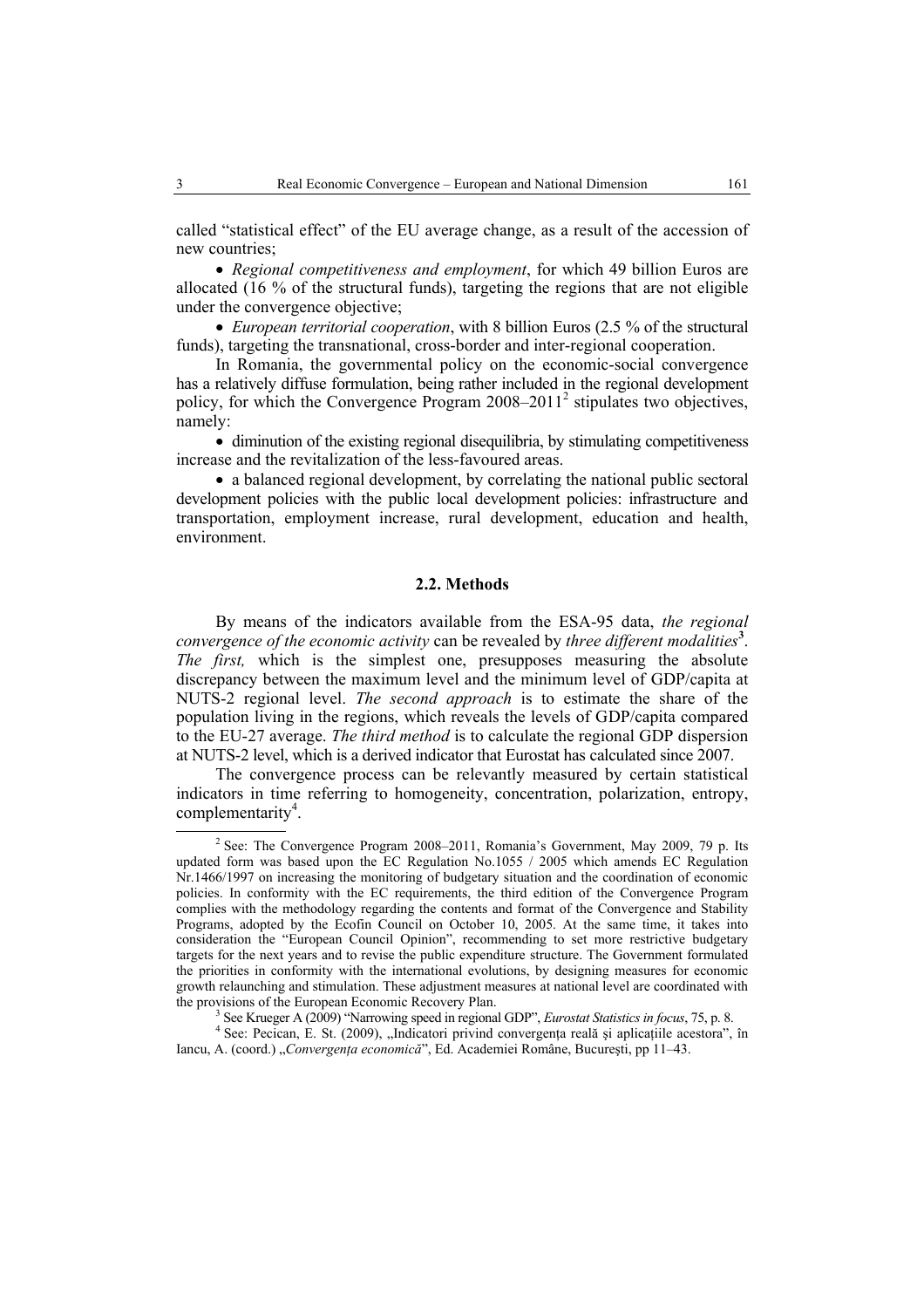It is considered that the complex economic-social convergence process in any country or community of states can be approached *from two perspectives:* on one hand, as *stage of convergence fulfillment* and on the other hand, as *intensity of the convergence fulfillment process.* 

*The convergence fulfillment stage* can be measured by a "panel" of *five groups of indicators*:

• referring to *dispersion* (simple – amplitude and deviation) and synthetic indicators (dispersion, mean square deviation – also named  $\sigma$  convergence – variation coefficient and mean linear deviation). The more these statistical indicators have the tendency to decrease, the more pregnant is the convergence process.

• referring to the *concentration level* (Gini, Gini-Struck coefficients, Gini-Lorenz coefficient and curb, Herfindahl coefficient, Theil index). The tendency to zero of these concentration coefficients expresses the existence of an "equity", equilibrium, proportionality state between the distribution of resources and the distribution of the results.

- referring to the *polarization level* (concentration coefficient variant);
- referring to *multidimensionality* (human development index HDI);

• referring to *complementarity*, by which a mutually beneficial economic cooperation potential is signaled out.

The *intensity of the convergence fulfillment process* can be measured by a "panel" of *five indicators* (β regression and convergence analysis; co-integrated series; transition probability matrix; test for spatial dependence; territorial econometrics; unequal economic growth).

It is considered that the statistical analysis of regional performances targets the economic growth in terms of economic structures, innovation and economy of knowledge, accessibility, environment and risk prevention.

The new economic growth theory represents a significant advance compared to the neo-classical models in which, for a given population, there is an optimal savings rate (and hence an investment rate) that determines the long-term equilibrium of GDP per capita.

In the last years, a current of opinion<sup>5</sup> appeared according to which the economic growth is a transitory process of adjusting the moment from which the cumulative factor (capital) exceeds the decreasing marginal income.

The empirical analysis of regional convergence and of the economic growth determinants can be deepened on the basis of two main theoretical approaches, referring to a common vision on the technological change for growth:

• the first one refers to the "new growth theory" (in regional sense);

• the second one, based on the (neo)Schumpeterian (or evolutionist) vision of economic growth.

<sup>&</sup>lt;sup>5</sup> Vezi: "Policy guidelines for regions falling under the new competitiveness...", Vol. I, Statistical analysis, Csil Milano, dec. 2005.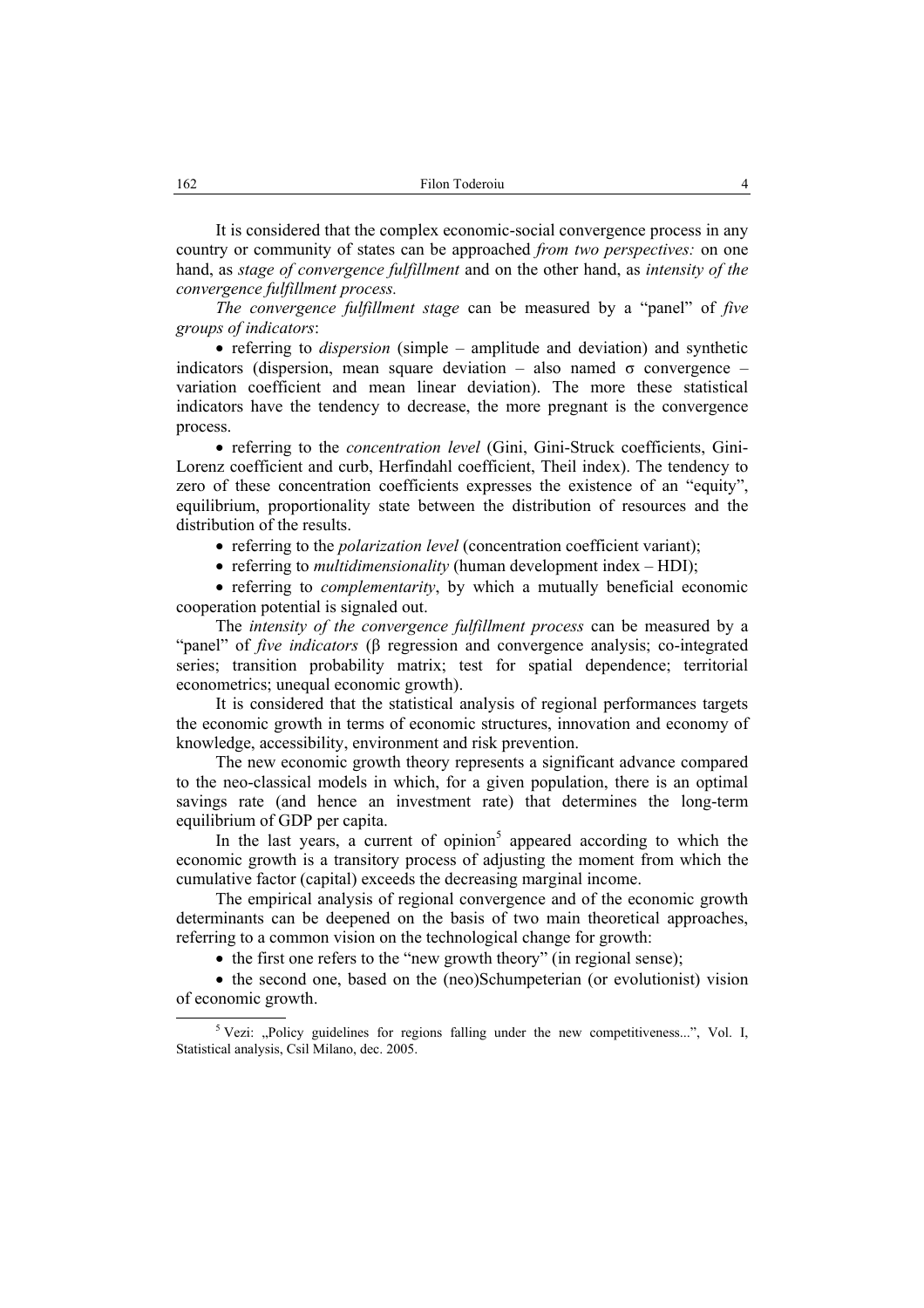The European integration process represented a good ground for testing the above-mentioned theories:

• firstly, by convergence existence, which was disputable for quite a long time (with regard to the dynamics of GDP/capita indicators after 1980, different studies produced non-unanimous results);

• secondly, while heterogeneity increased in the EU Member States, increased dissimilitudes appeared inside the countries, which suggest that polarized development appeared in Europe (see the concept of "convergence club", introduced by  $\widehat{\text{Quah}^6}$ ).

The general statistical analysis of the economic convergence process is based upon *two sets of relevant indicators*:

- *economic structure indicators*:
- o population;
- o population density;
- o share of employment in the primary sector;
- o share of employment in the manufacturing sector;
- *economic performance indicators*:
- o GDP/capita, in PPS;
- o unemployment rate;
- o GDP real growth rate (in constant prices);
- o GDP real growth rate / employed person.

In recent years, the focus has been increasingly laid on the importance of *regional competitiveness,* while signaling out certain worrying tendencies related to the competitive advantage, both in global and local context, the subject being even on the "top of the list" at the level of European policies formulation. The new Lisbon Agenda requires that "EU should mobilize all the relevant national and Community resources – the social cohesion policy inclusively" and openly declares that a stronger assuming of this Strategy objectives is possible only by the involvement of the local and regional players, as well as of the social partners.

The intervention of the new circumstances of the financial-economic crisis in the valorization of the competitive advantages at national level further highlights the role of local factors and economic initiative in the general economic development of a country. In this context, the sector of the small and medium-sized enterprises (SMEs) represents an essential "segment" of the modern developed economies.

It is generally considered that the regional economic environment is shaped by three groups of factors that influence the entrepreneurial spirit, namely *macro – climate*, *micro – climate –* specific factors and factors specific *to each individual* in part (GEA 2007).

 <sup>6</sup> Quah, D. T. (1996), "Regional convergence clusters across Europe", *European Economic, Review*, vol. 40.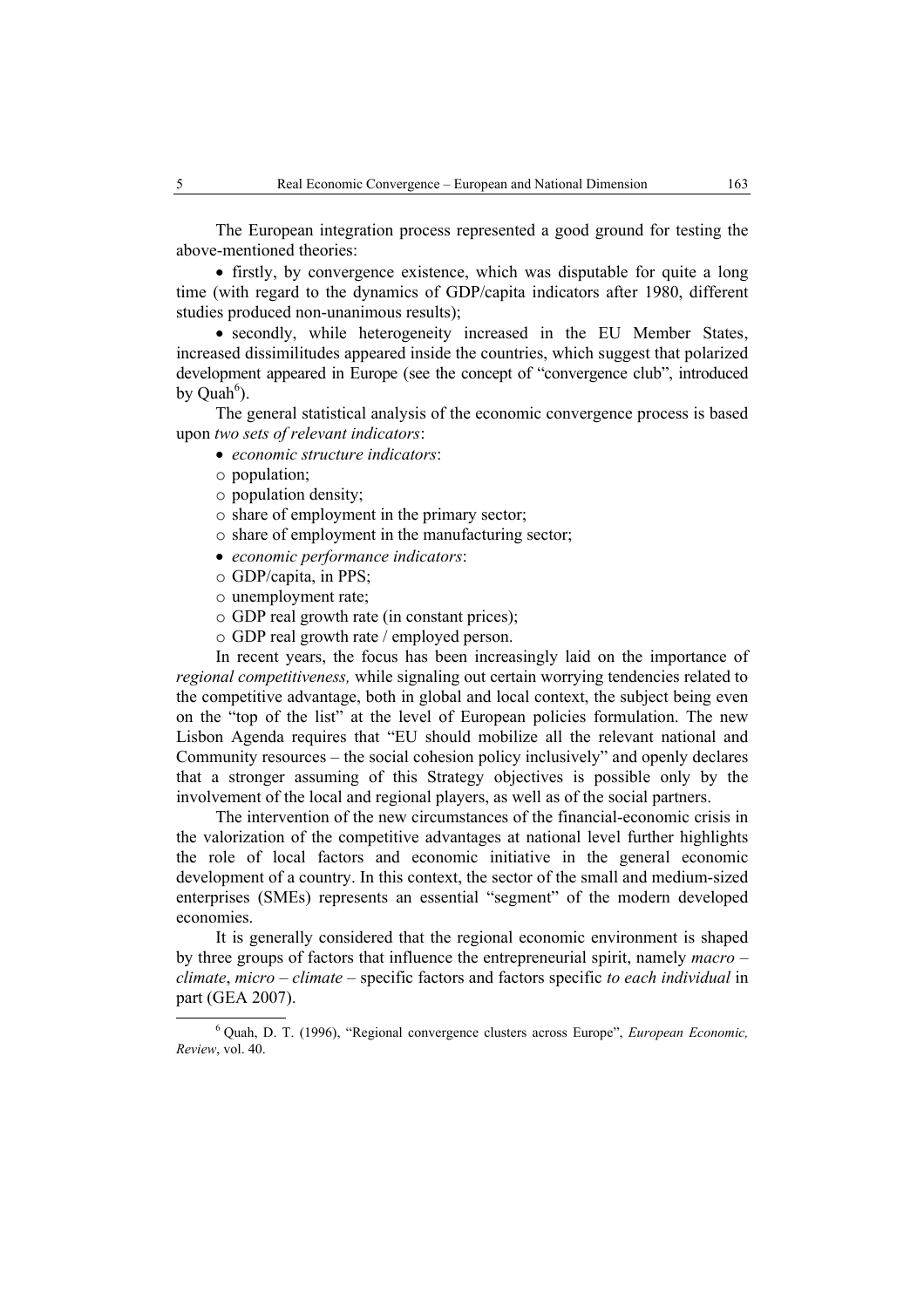The theoretical constructions increasingly combine the macro aspects of the industrial policies with the regional aspects of the economy of the industrial agglomerations. In other words, the regional competitiveness policy plays a new greater role, by focusing upon the regions with the highest competitiveness growth.

Regardless of its definition, the competitiveness is usually linked to tangible results, such as the steady productivity growth, high real wages and standard of living, as well as innovating processes with driving effect. The necessary conditions for competitiveness investigation at national level can be common to those at regional level, although for the latter, certain usual constraints – mobility of production factors, trade barriers, absorption of macroeconomic shocks – are incomparably more relaxed.

The regional competitiveness can be defined as the ability of a region, and hence of its public authorities, to maintain the local basis of economic entities (firms, enterprises, etc.) and qualified labour and to attract foreign investments.

Although it is stated that there is no universally accepted definition of regional competitiveness, this concept attempts to measure the economic prosperity level of regions**<sup>7</sup>** ; this approach is based upon constructing a set of indicators and then comparing the results by regions, in order to measure the success obtained by each region. The utility of this exercise resides in finding out whether these main factors of success can be also attracted in the less performing regions<sup>8</sup>.

The information support of the study consists of the data on the enterprise statistics (by CAEN activities, by regions and by size classes), the relevant direct

 $D_i = \left\{ \sum \left[ \left( \frac{xi}{w} \right) \left( \frac{yi}{\sum_{i} y} \right) \right] / \left( \frac{x}{w} \right) \right\}$ *y x i yi yi*  $\sum_i$   $[(\frac{x^i}{y^i})(\frac{y^i}{\sum y^j})]/(\frac{x}{y})$ , where:  $x_i$  = employed population aged 15–64 years from the

region / environment i;  $y_i$  = total population aged 15–64 years from the region / environment i;  $\overline{x}$  and  $\overline{y}$  = means of variables x<sub>i</sub> și y<sub>i</sub>;  $\overline{x}/\overline{y}$  = employment rate at the level of investigation unit, i.e.  $\sum x_i/\sum y_i$ .

 <sup>7</sup> *The gross domestic products (GDP) per capita* is one of the most representative indicators of regional competitiveness; it measures the general development level as well as the living standard in a region. It is also frequently used as a partial expression of productivity in a region, and in practice there are enough arguments for such an interpretation. For example, GDP/capita decomposition into a multiplying aggregate of other four component factors, each of them having a specific economic interpretation. (*see www.gea.org.ro, 2007*). It is worth mentioning that the most important indicators in GDP/capita growth are the first three, i.e. GDP/total number of working hours (labour productivity), total number of working hours/total employees and total employees/active population (employment rate); the fouth indicator – active population/total population represents the so-called demographic component (activity rate), usually less relevant on the short and medium term (see *Vincze 2002*).

See *GEA 2007* where the *employment rate dispersion method* is frequently used in regional competitiveness measurement. This is zero when the employment rates within the region (urban – rural) are identical and it increases when there is a positive modification in the employment differences by residence areas (urban – rural). At the same time, the intra-regional dispersion (variation) is given by the expression  $D_i$  below and it expresses the weighted variation of the employment rates by residence areas (urban – rural), divided by the employment rate at the level of investigation unit (the region), being defined by the relation: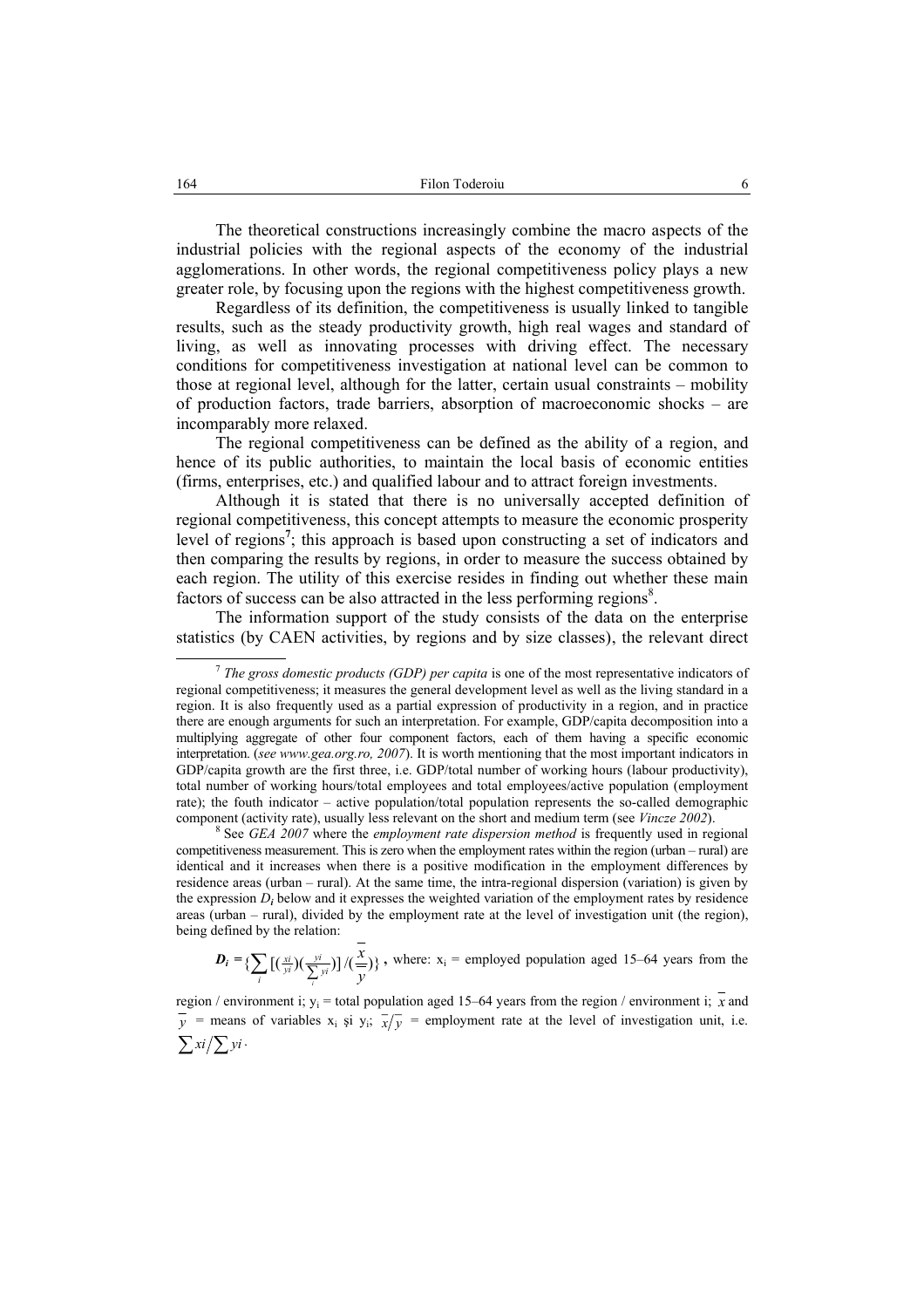indicators for the SMEs economic sector targeting: the number of SMEs and of employees, turnover and gross investments.

Out of the six possible correlations between the four above-mentioned primary indicators, we consider that only three derived indicators present an increased relevance: *number of employees per SME (labour endowment)*; *turnover per SME (economic power of enterprise)*; *turnover per employee (labour productivity)*.

*The first method* quantifying the convergence towards social cohesion of regional economic development is based upon determining the *regional dispersion*  (**D**) of a derived indicator, expressed as its percentage in the national average, according to the following formula:

$$
D = [100 \frac{1}{Y} \sum_{i}^{n} |yi - Y| \left( \frac{pi}{P} \right)]
$$
 (1), where:

D = regional dispersion of the derived indicator "y"<sup>9</sup>;

 $y_i$  = derived indicator "y" in the region "i";

 $Y =$  national average of derived indicator "y";

 $p_i$  = regional level of the weighting indicator "p";

 $P =$  national level of the weighting indicator "p".

*The second method* quantifying the regional convergence refers to the determination of the *regional disparity index* (RDI) of a derived indicator versus its national average, according to the following formula:

RDI = 100 
$$
\frac{1}{Y} \cdot \sqrt{\frac{\sum_{i}^{n} (yi - Y)^{2}}{N}}
$$
 (2), where:

RDI = regional disparity index of the derived indicator<sup>10</sup>;  $N =$  number of regions of the country.

## **3. RESULTS AND DISCUSSIONS**

## **3.1. The economic convergence in EU – macroeconomic evaluations**

The ten Central and East-European countries (EU-10) are considered small open economies. As a group, they account for 21 % of the EU-27 population and 11 % of the GDP in EU-27 (measured in PPS) $^{11}$ .

 <sup>9</sup>  $9$  2009 edition of the "MittelstandsMonitor 2009" is dedicated to the three great themes: Microfinancing the establishment of SMEs; Dynamics in the innovating behaviour of SMEs; Patent

 $10$  Eurostat, Statistik kurz gefasst, Nr. 31 / 2008, Unternehmen nach Groessenklassen – Ueberblick ueber KMU in der EU.<br><sup>11</sup> See: von Hagen, J., Siedschlag, I., 2008, "Managing capital flows Europe", in ADB Institute

disc. Paper 103.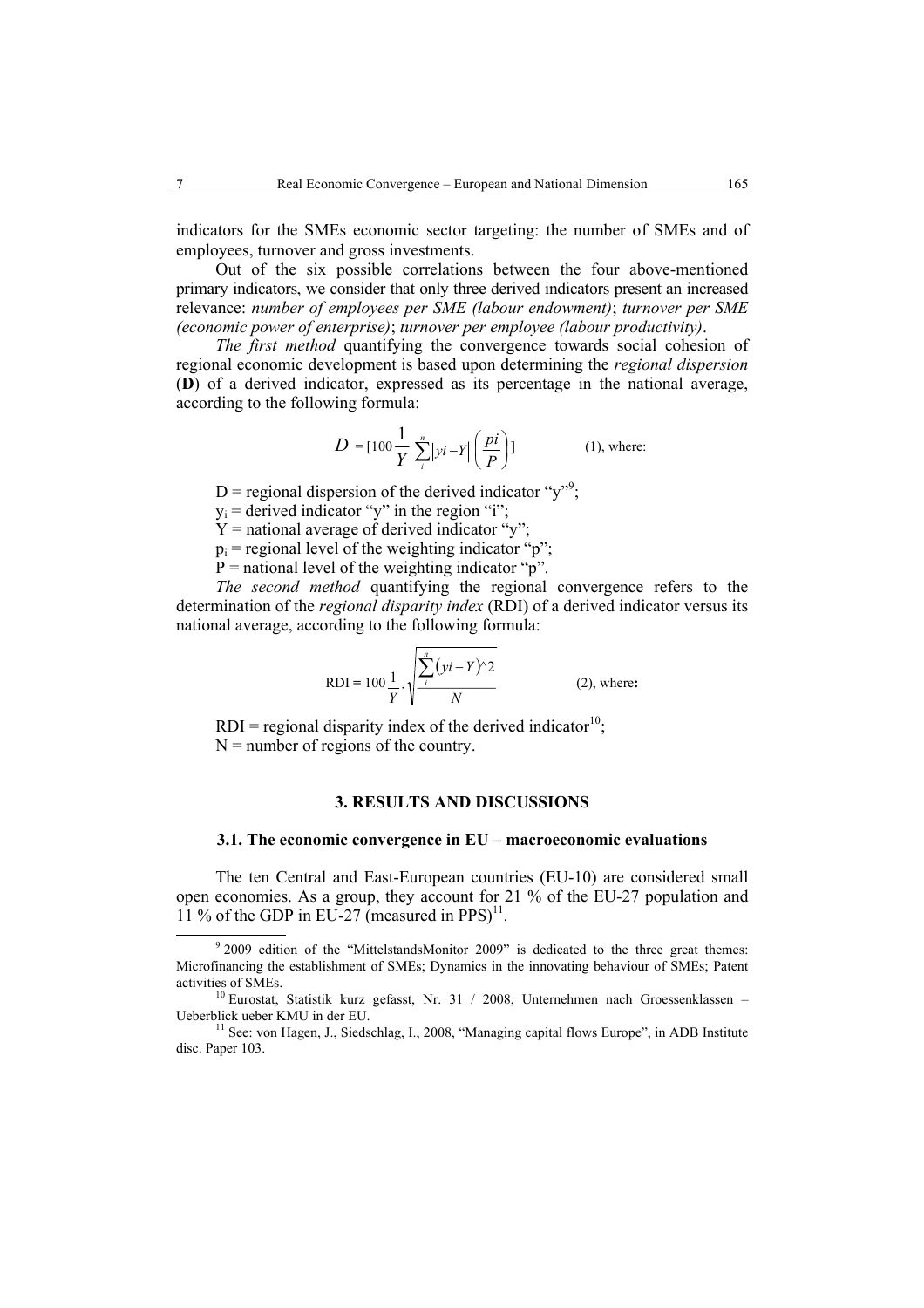| 166 | Filon Toderoiu |  |
|-----|----------------|--|
|-----|----------------|--|

The smallest among them (Estonia, Latvia, Lithuania, Slovenia, Slovakia and Bulgaria) are comparable, from the point of view of their economy size, to Luxemburg, while the Czech Republic, Hungary and Romania are similar, as regards their economy size, to Ireland, and Poland is similar to Netherlands. At the European standards, Luxemburg, Ireland and Netherlands are thus small open economies (Graph 1).



Graph 1. Size convergence of the East-European economies, 2007.

The commercial opening, measured as share of total foreign trade of goods and services in GDP, in the EU-10 countries, is close to that of the countries from the euro area in Romania and Poland and much higher in the remaining countries from EU-10. (Graph 2).



**Source: own calculations, on the data base from von Hagen, J., Siedschlag, I., (2008), ADB Institute, Disc. Paper 103**

Graph 2. External commercial convergence of the East-European economies, 2007.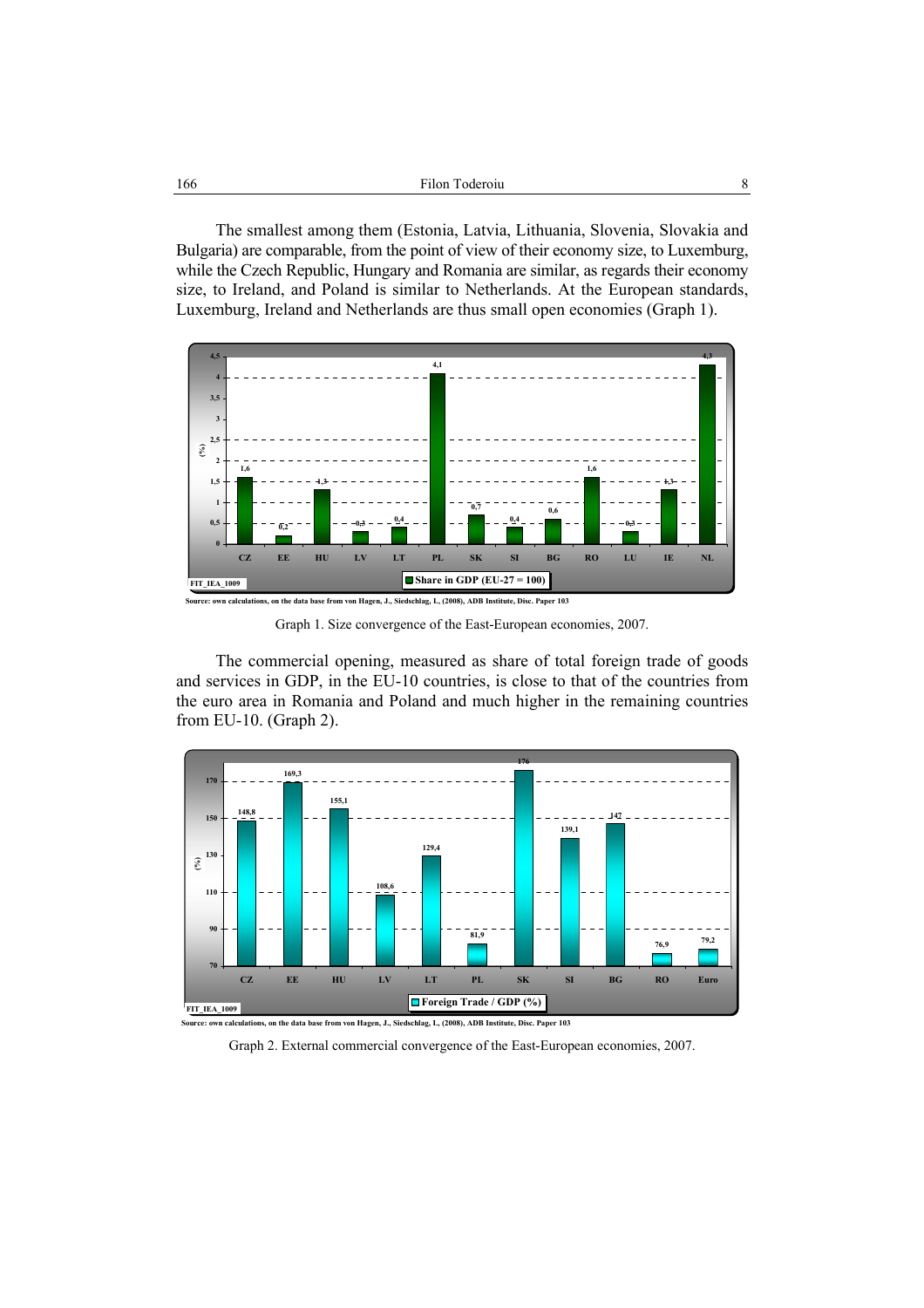In the year 2006, the gross fixed capital formation (GFCF), as share in GDP, ranged from 21.9 % (Hungary) to 25.0 % (Czech Republic, Slovakia, Slovenia, Bulgaria) and over 30 % (Estonia and Latvia). These investment rates are high, comparable to the euro area average, of only 21.1 %. Given that in these countries (EU-10), the income/capita is low, it is expected that in the predictable future the investment rates will continue to be high (Graph 3).



Graph 3. Investment convergence in the East-European economies, 2007.

In the last decade, the EU-10 countries experienced a strong process of real convergence to EU, in terms of GDP/capita and productivity. The average yearly growth rate of GDP/capita of the EU-10 group of countries was 3.6 % in the period 1997–2001 and 5.4% in the period 2002–2006, while the growth rates in the euro area were 2.8 % and 1.5 % respectively. The highest rates were noticed in the three Baltic countries in the past decade (6.2 % in the period 1997–2001 and 9.0 % in the period 2002–2006). It is worth mentioning that in the last five years, the real growth maintained its vigour in the EU-10 countries, while it decreased in the euro area.

A significant negative correlation was noticed between the GDP/capita in the year 1997 and the average yearly growth rates in the period 1997–2006, where countries with an initially low level of income per capita experienced growth rates higher than in the rich countries. The three Baltic countries, as well as Bulgaria and Romania, which have the lowest level of income / capita, are expected to continue to have the highest growth rates among the EU-27 Member States.

The labour productivity increase in the last decade, measured as GDP gain / employee, was much higher in EU-10 compared to the euro area. The highest growth rates were found again in the Baltic countries. There is an obvious tendency for the labour productivity levels to include countries with an initially low level of productivity imposed by high growth rates, compared to the countries with a high level from the euro area.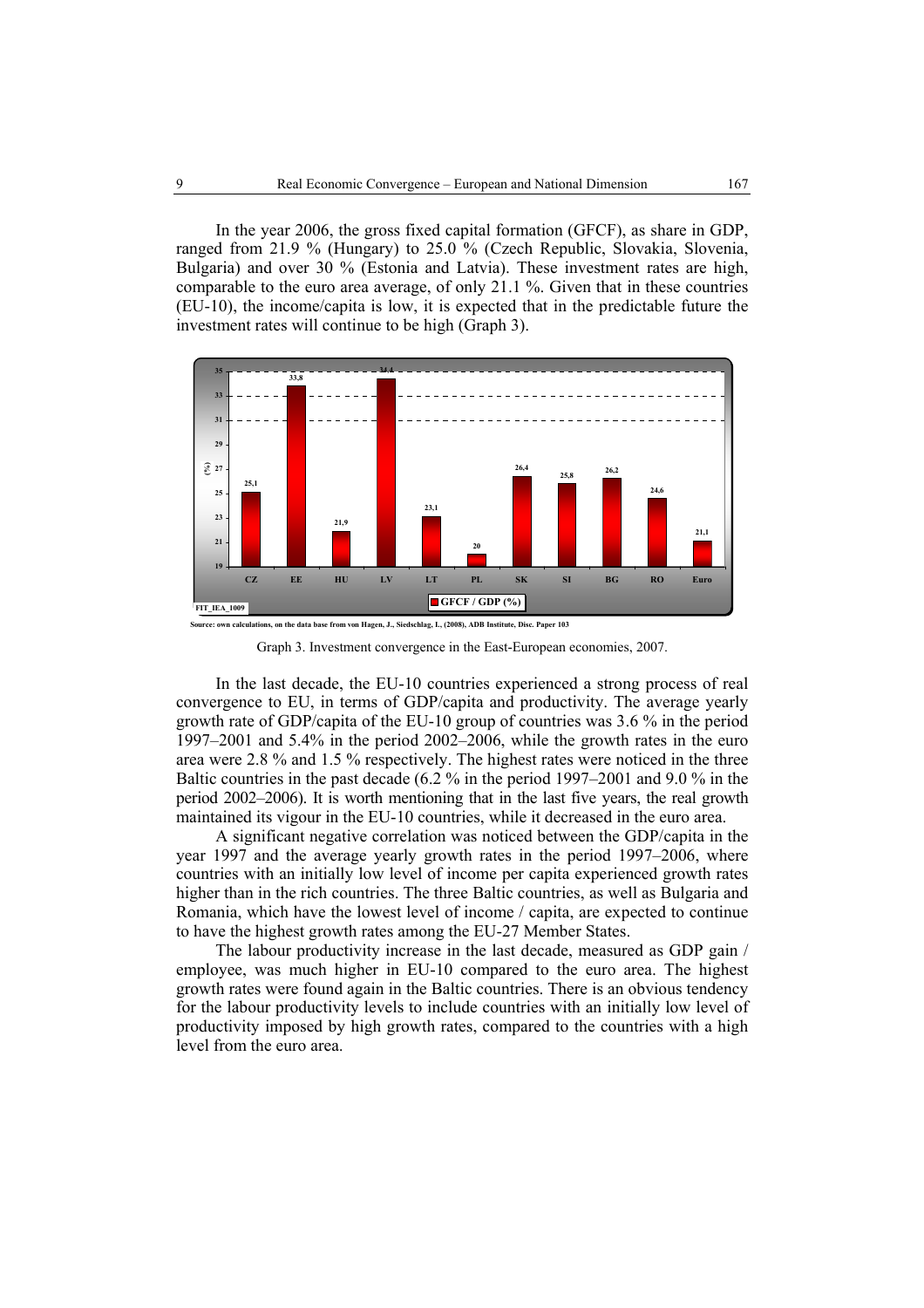# **3.2. The regional economic convergence – Quantitative demo-economic evaluations**

In the year 2006, the regional GDP (NUTS-2) per capita (expressed in Purchasing Power Standards – PPS) experienced great differences among the 275 regions of the EU-27 (plus Croatia and FYROM), the level gap ranging from 336% (Inner London) to 25% (North-East Region, Romania)<sup>12</sup>.

Very illustrating for the development gap to be recovered by convergence is the fact that out of the 15 regions with the lowest development level from EU-27, six regions are from Romania (Center –  $38\%$ , North-West –  $36\%$ , South-East –  $33\%$ , South-Muntenia – 32%, South-West Oltenia – 30%, North-East – 25%). As order of size, the GDP/capita ranged from 79400 PPS (Inner London) to 5800 PPS (region North-East, Romania), compared to the EU average of 23600 PPS.

The determination of the *maximum value / minimum value range* reveals that this discrepancy decreased, from the multiplying factor  $16.0 / 1.0$  (2001) to the multiplying factor 13.6 / 1.0 (2006). The main reason for such an obvious decrease was the accelerated economic development in Bulgaria and Romania. As this methodological approach takes into consideration only the extreme values of the distribution, it is clear that a large part of the mutations (translations) between regions remain unrevealed.

For a more accurate evaluation of the economic convergence, the development regions can be grouped into classes, according to the GDP/capita (in PPS). This makes it possible to reveal *the share of the population* living in the countries taken into consideration (EU-27 plus Croatia and FYROM), in *richer or less rich regions* and how this share evolved. In fact, the convergence among regions made visible progress in the period 2001–2006.

Thus, the share of the population living in the regions where GDP/capita is under the limit of 75 % of the EU–27 average decreased from 28.5 % to 25.2 %. At the same time, the share of the population in the regions with GDP/capita over the limit of 125 % was down from 23.0 % to 20.1 %. By the translations (mutations) from "the leader" to "the lagger" of distribution, the share of the population in the medium range (GDP/capita from 75 % to 125 % of the EU-27 average) significantly increased from 48.5 % to 54.7 %, corresponding to an increase of 35 million people.

In spite of the overall visible progress of the economic convergence, by comparing the three-year averages 1999–2001 and 2004–2006, is can be noticed that only 5 of the 275 regions exceeded the limit of 75 % of the EU-27 average (one region from Greece, Spain, Poland, Romania and the United Kingdom); these regions are populated by 16 million people (3.8 % of the population from the 29 countries taken into consideration). At the same time, the GDP/capita in four regions decreased again under the limit of 75 % (two Italian regions and on region from France and one region from Greece), with a total population of 5 million people (about 1.1 % of the population from the 29 countries).

<sup>&</sup>lt;sup>12</sup> See "Eurostat Jahrbuch der Regionen 2009", European Commission, ISSN 1830-9690.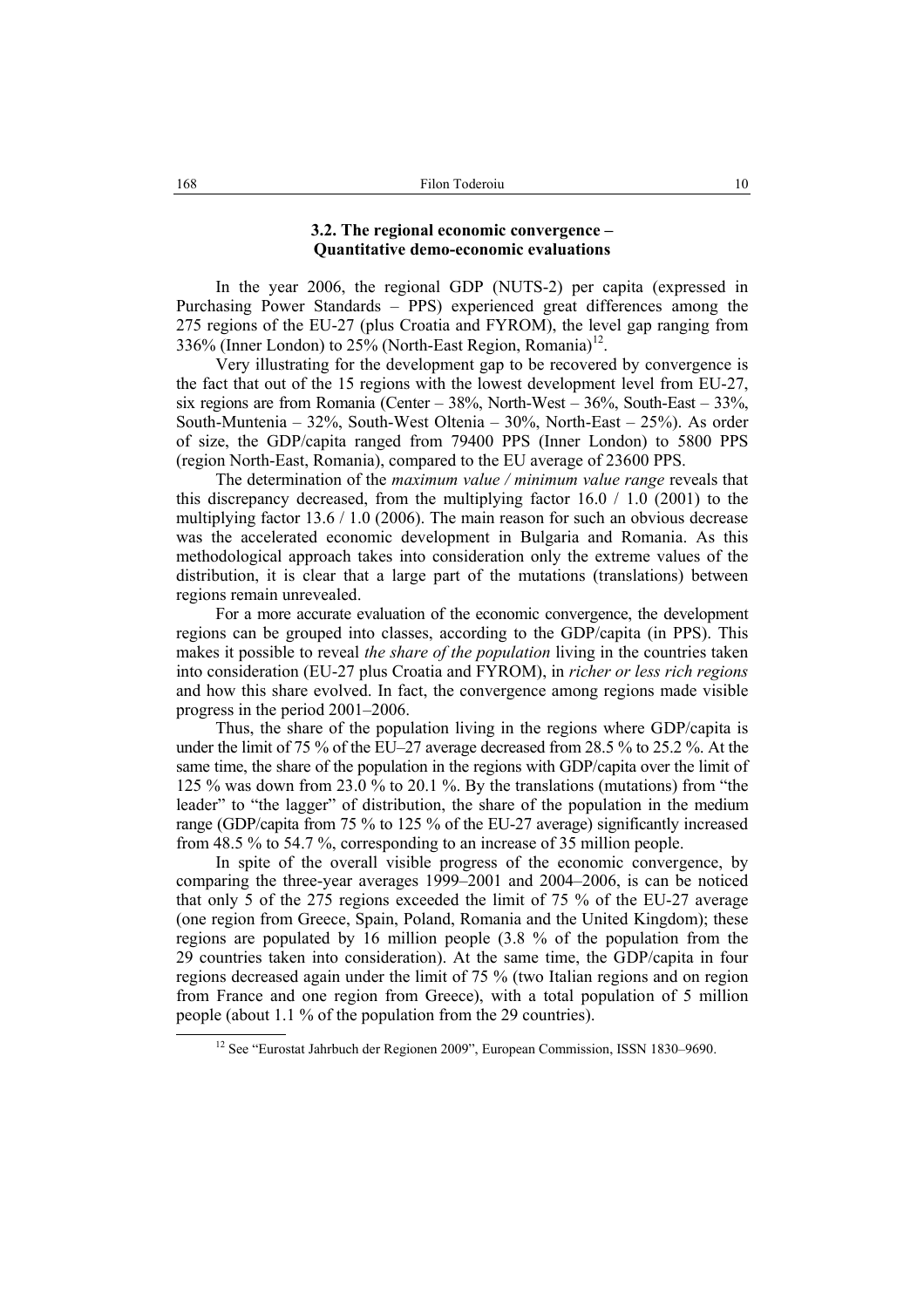#### *Table 1*

Shares of the population with residence in more or less economically developed regions

|                                           |      | $\sqrt{0}$ |
|-------------------------------------------|------|------------|
|                                           | 2001 | 2006       |
| $>$ 125 % of the EU-27 average = 100      | 23.0 | 20.1       |
| $>$ 110–125 % of the EU-27 average = 100  | 16.0 | 16.5       |
| $> 90 - 110$ % of the EU-27 average = 100 | 22.7 | 24.9       |
| $>$ 75–90 % of the EU-27 average = 100    | 9.8  | 13.3       |
| $\le$ 75 % of the EU-27 average = 100     | 28.5 | 25.2       |
| $\le$ 50 % of the EU-27 average = 100     | 15.3 | 115        |

*Source*: Eurostat Jahrbuch der Regionen 2009.

Putting together the two above-mentioned economic evolutions, it results that by the economic development in the period 1999–2006, the population from the regions with GDP/capita over 75 % of the EU-27 average increased by about 10.6 million people (Table 1).

These results in the range close to the important limit of 75 % for the regional policy permit to advance the supposition that the economically weaker regions benefited only to a less extent from the EU convergence process in the first half of this decade.

However, a more accurate analysis reveals that many regions with a GDP/capita under 75 % of the EU-27 average made significant progress. Thus, the population who lives in the regions with a GDP/capita under 50 % of the EU-27 average decreased by almost 25% in the period 2001–2006, from 15.3 % to 11.5 %.

On the other hand, with regard to the 20 EU regions that have the weakest economic performance, where 7.5 % of the population lives, it can be mentioned that this group advanced in the investigated period (2001–2006), i.e. its GDP/capita was up from 28.2 % to 33.2 % of the Community average of this indicator, also by the contribution of the strong economic recovery process from Bulgaria and Romania.

#### **3.3. Regional convergence evolution trends in EU-27**

The regional convergence evolution in time can be also investigated by applying method (1) for the determination of the average regional dispersion of GDP/capita (in PPS), for a relevant period  $(1995-2005)$ .<sup>13</sup>

The analysis of the "behaviour" in time of the regional dispersion of GDP/capita for the period 1995–2005 permits the identification of relevant evolutions:

• In the year 1995, the average dispersion of regional GDP/capita ranged from minimum 10.4 % (in Sweden) to maximum 31.4 % (Hungary); this reached 15.5 % and 40.0 % after one decade.

 $(0/3)$ 

<sup>&</sup>lt;sup>13</sup> See: "Verteilung des regionalen BIP je Beschaeftigten als Prozentsatz des nationale Durchschnitt", Eurostat, 2008. It is worth mentioning that, except for Cyprus, all the other 26 EU Member States calculated and systematically reported the data on the regional dispersion of the general economic development level for the period 2000–2005. At the same time, 18 countries out of the 27 calculated this indicator for the whole reference period (1995–2005).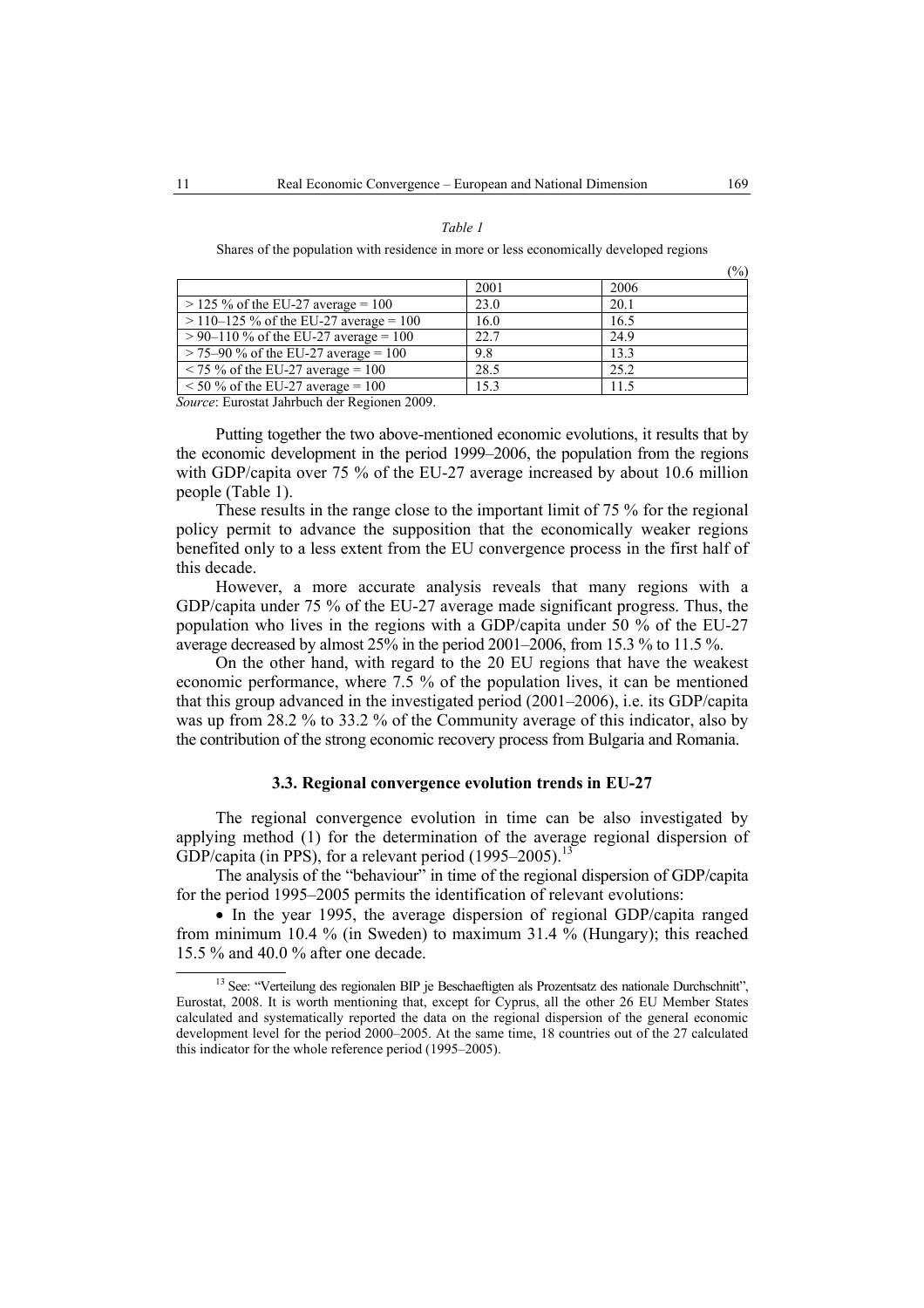• If we take the intermediary year 2000 as reference, since when the quasitotality of the Central and East-European countries experienced steady economic growth, the investigated indicator featured a variability range from minimum 3.4 % (in Malta) to maximum 46.8 % (in Latvia); after five years of economic development, this indicator reached 4.1 % (Malta) and 51.3 % (Latvia).

• In the year 2005, as compared to 2000, only in seven countries from EU-27 (Belgium, Spain, France, Italy, Austria, Finland and United Kingdom), the regional dispersion of GDP/capita featured diminution, ranging from 0.1 % (in Belgium and the United Kingdom) to 2.5 % (in Spain). The significance of this trend is that the economic growth process led to a general diminution of gaps at the level of development regions compared to the national averages, i.e. we have a real regional economic convergence, generating economic-social cohesion.

• In a panel of six Member States (Romania, the Czech Republic, Hungary, Slovakia, Germany and France), the economic development from the period 1995– 2005 was accompanied, contrary to expectations, by an increase of regional disparities of regional GDP/capita (Graph 4). Romania stands out in this respect, where the average regional dispersion increased from 12.8 % (1995) to 31.9 % (2005), i.e. a yearly growth rate of regional disparities of 9.56 %. This strong trend of economic divergence manifestation in the territory outstrips by far the situation of other East-European countries (the Czech Republic  $-4.23$  %, Hungary  $-2.45$ %, Slovakia – 1,79 %) or of West-European countries (Germany  $-0.32$  % and France  $-0.27$  %).



Graph 4. Average regional dispersion of regional GDP/capita, in certain EU countries.

Taking Romania as reference term, in three representative years with statistical coverage (1995, 2000 and 2005), it should be noticed that at the beginning of the investigated period (1995), only in two countries (Lithuania and Sweden) the average regional dispersion of GDP/capita was lower than in Romania (Graph 5).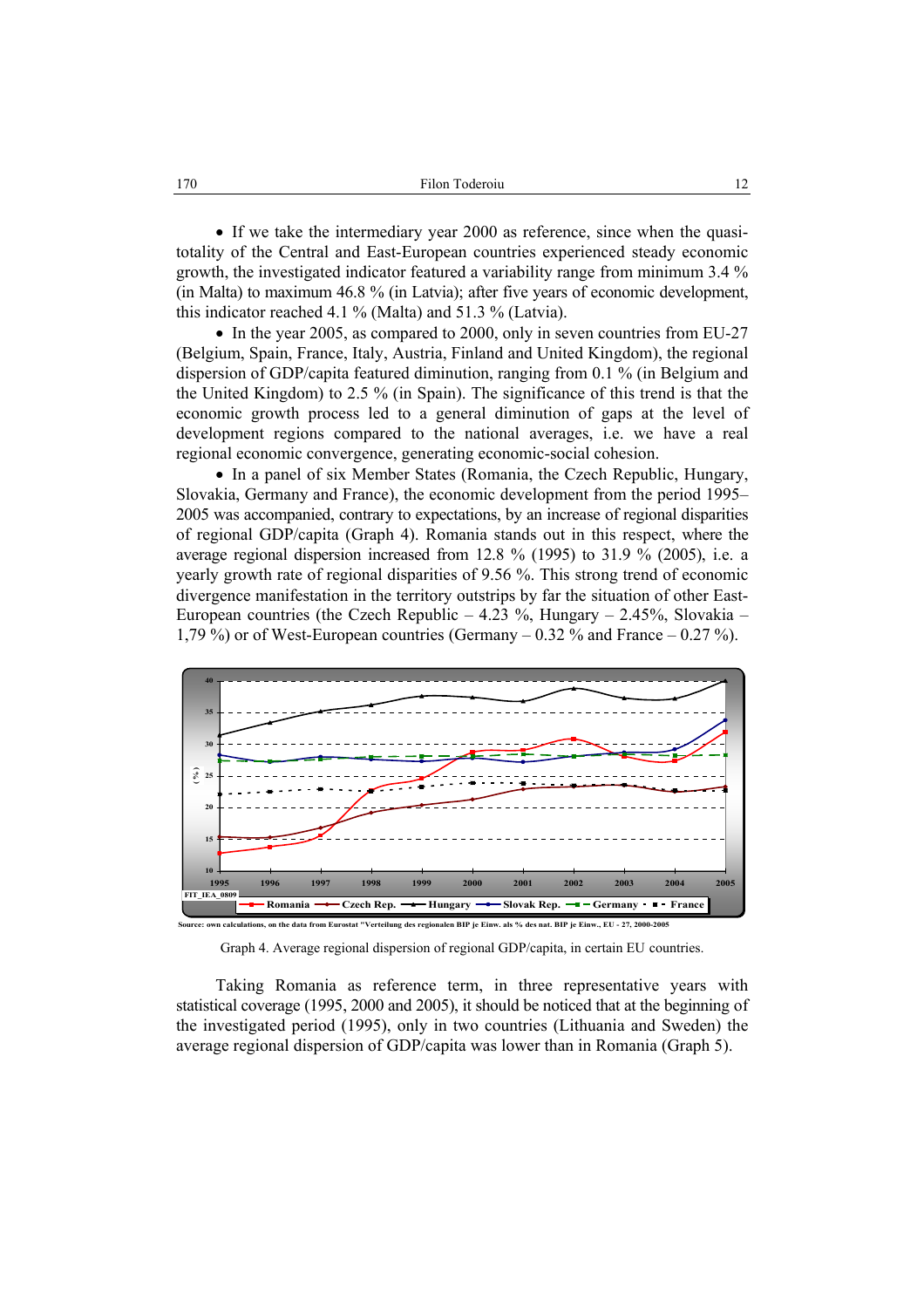

Graph 5. Average regional dispersion of GDP/capita, 1995–2000–2005 (Romania = 1).

The relatively fast rise of the regional economic divergence in Romania, in the period 1996–2005, resulted in the situation where, in the years 2000 and 2005, the quasi-totality of investigated countries had lower average regional dispersion levels of the GDP/capita compared to Romania.

The regional economic convergence, measured by different synthetic macroeconomic indicators, should and can be explained, be it partially, through the intermediary of micro-economic indicators, referring to entities from the real economy. As in the modern, strongly industrialized economies, the SME sector has a majority share in the national production and labour employment.<sup>14</sup>

# **3.4. The regional convergence in real economy – the case of SMEs from Romania.**

Preliminary to the application of the two methods presented in the methodological chapter, certain direct (primary) and derived indicators were selected, the analysis of which enables the identification of factors with disturbing action upon the economic activity of SMEs in our country. We refer here to the indicators regarding the absolute real turnover (by regions and size classes), average real turnover by SME (by classes); SMEs density (in 1000 inhabitants).

As potential indicator of economic performance, the *absolute real turnover* (resulting from the utilization of implicit GDP price deflator) per total SMEs

<sup>&</sup>lt;sup>14</sup> See: Toderoiu, F., "Competitivitatea IMM-urilor sub spectrul crizei economice – o perspectivă regională", paper presented at the "Spiru Haret" University, Câmpulung Muscel, 16.05.2008. The SMEs in EU-27 account for about 99.8 % of the number of enterprise, 67.1 % of the labour force and 57.6 % of GVA, while in Romania the same shares reached 99.5 %, 60.8 % and 48.4%.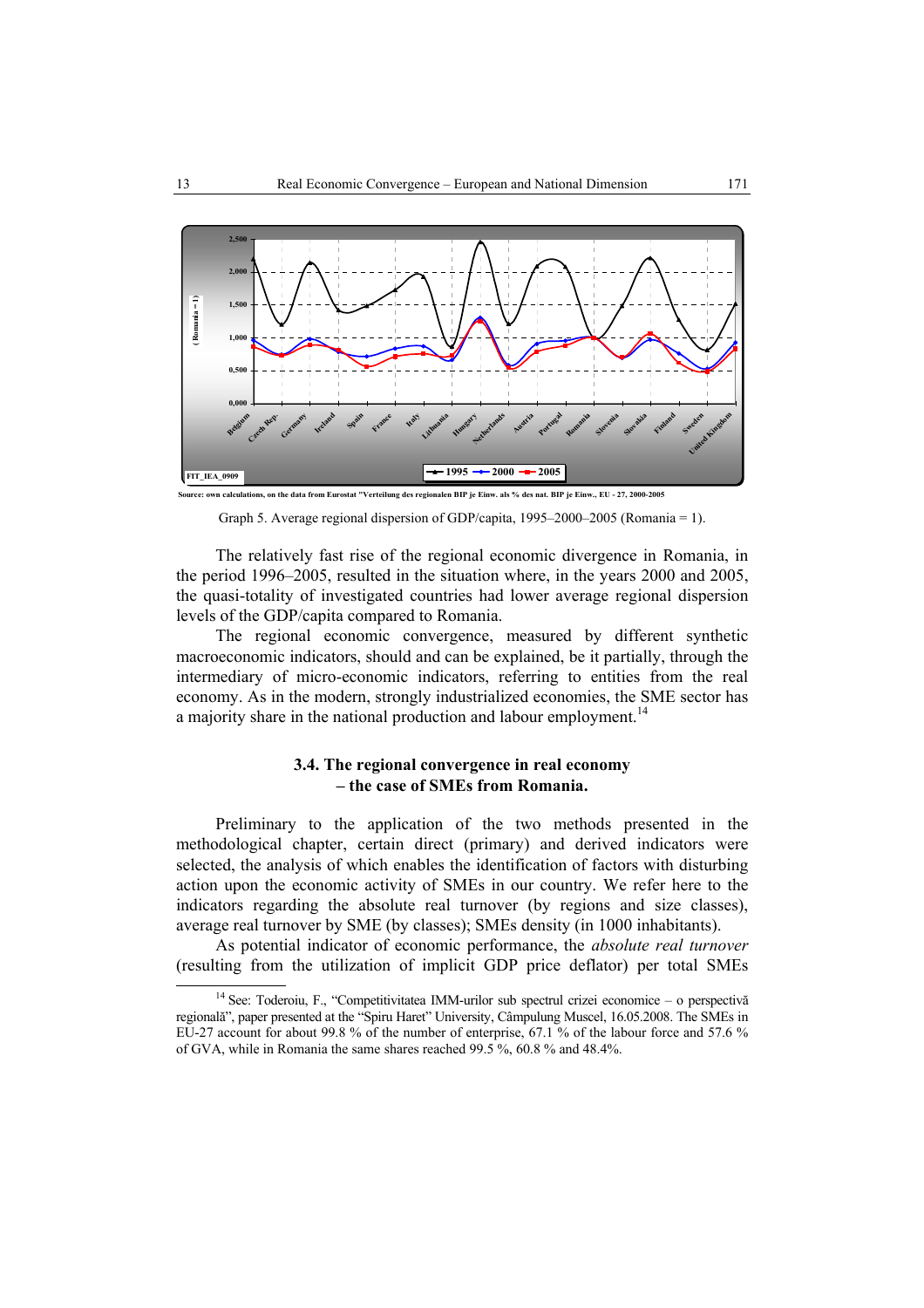steadily increased in the period 1998–2007, to reach 1.787 (Table 2.2), with regional difference indices ranging from 1.398 (in R21 – North-East) to 2.217 (in R32 – Bucharest Ilfov).

# *Table 2*

Real turnover of the SMEs in Romania, by development regions, 1998–2007

|      |       |            |         |            |           |            |        |            | $(1998=1)$ |
|------|-------|------------|---------|------------|-----------|------------|--------|------------|------------|
|      |       | MacroReg 1 |         | MacroReg 2 |           | MacroReg 3 |        | MacroReg 4 |            |
|      | Total | $R11 = NV$ | $R12=C$ | $R21=$     | $R22=$    | $R31=$     | $R32=$ | $R41=$     | $R42=V$    |
|      |       |            |         | NE         | <b>SE</b> | $S-M$      | $B-IF$ | $SV$ -O    |            |
| 1998 | 1.000 | 1.000      | 1.000   | 1.000      | 1.000     | 1.000      | 1.000  | 1.000      | 1.000      |
| 1999 | 1.032 | 0.915      | 1.151   | 1.021      | 0.956     | 0.898      | 1.089  | 1.156      | 1.065      |
| 2000 | 1.095 | 1.022      | 1.252   | 1.002      | 1.071     | 0.957      | 1.164  | 1.142      | 1.089      |
| 2001 | 1.144 | 1.120      | 1.223   | 1.089      | 1.033     | 0.956      | 1.311  | 1.095      | 1.078      |
| 2002 | 1.219 | 1.198      | 1.360   | 1.243      | 1.150     | 1.043      | 1.279  | 1.163      | 1.284      |
| 2003 | 1.277 | 1.258      | 1.389   | 1.302      | 1.208     | 1.108      | 1.343  | 1.186      | 1.375      |
| 2004 | 1.449 | 1.413      | 1.608   | 1.458      | 1.404     | 1.214      | 1.559  | 1.219      | 1.587      |
| 2005 | 1.465 | 1.425      | 1.567   | 1.310      | 1.370     | 1.348      | 1.637  | 1.199      | 1.558      |
| 2006 | 1.605 | 1.553      | 1.732   | 1.316      | 1.416     | 1.472      | 1.875  | 1.329      | 1.673      |
| 2007 | 1.787 | 1.727      | 1.917   | 1.398      | 1.518     | 1.556      | 2.217  | 1.423      | 1.778      |

*Source:* Own calculations, on the basis of data from the Territorial Statistics 2008, NIS.

The fact that the region R21 North-East features the slowest dynamics of the real turnover confirms the bi-univocal relation between the general economic development level of the region and the SME sectoral economy, in contrast with the region Bucharest Ilfov, where the proximity of a large pole of solvent demand and consumption market (the capital city) represents an economic driving factor.

From structural perspective (by size classes), the real turnover of SMEs features even more contradictory dynamics in the period 1998 – 2007 (Table 3).

| ani |  |
|-----|--|
|     |  |

Real turnover of SMEs in Romania, by size classes, 1998–2007

|      |       |         |           |            | $(1998 = 1)$ |
|------|-------|---------|-----------|------------|--------------|
|      | TOTAL | $0 - 9$ | $10 - 49$ | $50 - 249$ | $250 +$      |
| 1998 | 1.000 | 1.000   | 1.000     | 1.000      | 1.000        |
| 1999 | 1.032 | 1.019   | 1.054     | 1.120      | 1.002        |
| 2000 | 1.095 | 1.068   | 1.355     | 1.378      | 0.927        |
| 2001 | 1.144 | 1.042   | 1.399     | 1.611      | 0.950        |
| 2002 | 1.219 | 1.148   | 1.517     | 1.723      | 0.986        |
| 2003 | 1.277 | 1.207   | 1.769     | 1.978      | 0.913        |
| 2004 | 1.449 | 1.382   | 1.952     | 2.307      | 1.032        |
| 2005 | 1.465 | 1.360   | 2.004     | 2.392      | 1.029        |
| 2006 | 1.605 | 1.486   | 2.247     | 2.723      | 1.080        |
| 2007 | 1.787 | 1.724   | 2.507     | 3.056      | 1.164        |

*Source*: Own calculations, on the basis of data from the Territorial Statistics 2008, NIS.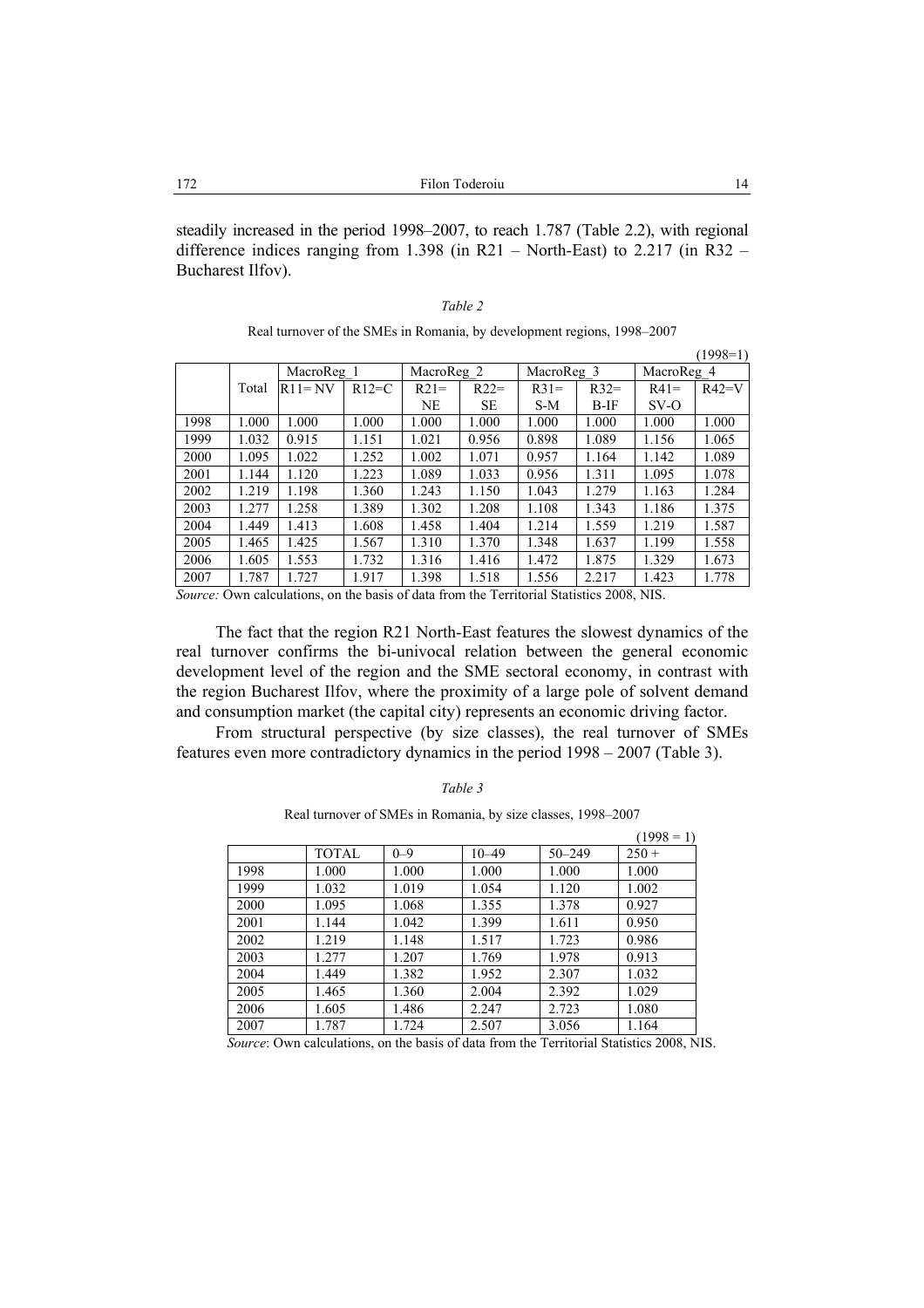The slower dynamics of the real turnover value in the large-sized SMEs (250+) might be explained, be it partially, by the fact that the activity of the large enterprises, inherited from the command economy period, down in number, "melted down" in the transition period, into two size classes, more mobile and adaptable, i.e. the medium sized SMEs (50–249) and the small-sized SMEs (10–49), which had considerably higher indices compared to the aggregate average (3.056 and 2.507 respectively).

The SMEs economic power (partially expressed by the average real turnover per enterprise), analyzed from the structural point of view, features dynamics lower than the previous indicator, both overall (only 13.2 % increase in 2007 as compared to 1998), and by size classes – from 10.2 % in micro-enterprises (0–9 employees) to 113.8 % in the medium-sized SMEs (50–249 employees) (Table 4).

#### *Table 4*

Average real turnover per SME in Romania, by size classes, 1998–2007

|      |              |         |                      |            | $(1998 - 1)$ |
|------|--------------|---------|----------------------|------------|--------------|
|      | <b>TOTAL</b> | $0 - 9$ | $10 - 49$            | $50 - 249$ | $250 +$      |
| 1998 | 1.000        | 1.000   | 1.000                | 1.000      | 1.000        |
| 1999 | 1.031        | 1.022   | 1.007                | 1.078      | 1.139        |
| 2000 | 1.133        | 1.128   | 1.152                | 1.251      | 1.143        |
| 2001 | 1.174        | 1.100   | 1.124                | 1.378      | 1.197        |
| 2002 | 1.222        | 1.184   | 1.191                | 1.420      | 1.261        |
| 2003 | 1.158        | 1.122   | 1.269                | 1.564      | 1.142        |
| 2004 | 1.163        | 1.122   | 1.354                | 1.758      | 1.305        |
| 2005 | 1.072        | 1.004   | 1.273                | 1.781      | 1.360        |
| 2006 | 1.101        | 1.031   | 1.286                | 1.983      | 1.465        |
| 2007 | 1.132        | 1.104   | 1.314                | 2.138      | 1.582        |
|      | .            | .       | $\sim$ $\sim$ $\sim$ |            |              |

*Source:* Own calculations, on the basis of data from the Territorial Statistics 2008, NIS.

The growth rate of the average real turnover per SME, higher in the medium and large-sized enterprises, seems to be the result, at least partially, of the so-called "economies of scale" effect upon labour productivity.

The number of SMEs in 1000 inhabitants, reference indicator on the potential supply of commodities and services, on the one hand, and of occupational alternatives generating private and public incomes, on the other hand, features high variability in the period 2002–2006, both by regions and as modification rate (Table 5).

It can be noticed that in five out of the eight development regions, the decreasing order of the demographic density of SMEs in the year 2006 is identical to that in 2002. The placing of the three regions with lower general economic development level and with more pregnant agrarian character on the last three positions reconfirms, in our opinion, the presumption that in the poor regions the business environment seems to be less stimulating for the establishment of SMEs.

 $(1998 - 1)$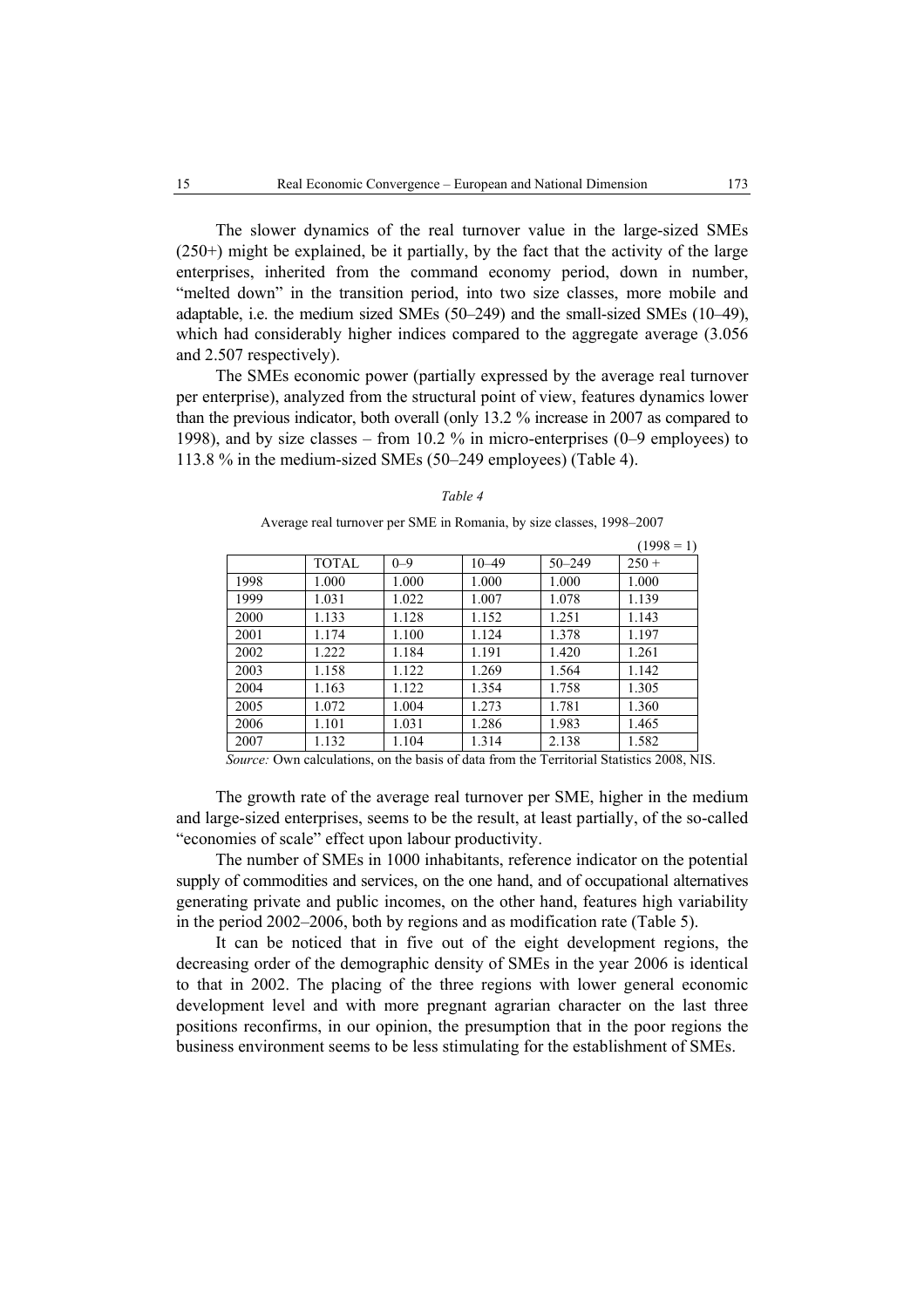## *Table 5*

Regional density of SMEs in Romania, 2002–2006

| SIVIES / TOOO INHADITANTS |                                  |      |      |      |      |      |
|---------------------------|----------------------------------|------|------|------|------|------|
|                           |                                  | 2002 | 2003 | 2004 | 2005 | 2006 |
|                           | $R11$ North – West               | 13.7 | 14.9 | 16.6 | 18.1 | 19.2 |
| MacroReg_1                | R12 Center                       | 16.1 | 17.5 | 19.5 | 21.1 | 22.2 |
|                           | R <sub>21</sub> North-East       | 9.7  | 10.5 | 11.5 | 12.4 | 13.2 |
| MacroReg 2                | R22 South-East                   | 9.2  | 10.0 | 10.9 | 11.7 | 12.3 |
|                           | R <sub>31</sub> South - Muntenia | 8.6  | 9.8  | 11.3 | 12.6 | 13.7 |
| MacroReg 3                | R32 Bucharest - Ilfov            | 19.9 | 22.8 | 25.1 | 27.5 | 29.2 |
| MacroReg_4                | R41 South – West Oltenia         | 16.8 | 19.0 | 21.7 | 23.9 | 25.5 |
|                           | R42 West                         | 35.4 | 40.8 | 47.5 | 53.5 | 57.6 |
|                           | TOTAL                            | 14.8 | 16.6 | 18.7 | 20.5 | 21.9 |

*Source:* Own calculations, on the basis of data from the Territorial Statistics 2008, NIS.

The analysis in dynamics of the three partial indicators characterizing the activity of the SMEs sector, in the period 1998–2007 (the real turnover value, by regions and by size classes; the average real turnover per SME, by size classes; the demographic density of SMEs, by regions), by revealing certain causalities from the contradictory regional and structural evolutions, represented an approach that prepared the application of the two analytical models measuring the regional convergence in the competitiveness of this important segment of national economy (Table 6).

#### *Table 6*

Average *nominal* turnover *per SME* in Romania – regional dispersion and dynamics (in real terms), 1998–2006

|                 |                                            | 1998  | 2000  | 2001  | 2002  | 2003  | 2004  | 2005  | 2006  |
|-----------------|--------------------------------------------|-------|-------|-------|-------|-------|-------|-------|-------|
| MR <sub>1</sub> | R <sub>11</sub> NV                         | 5.6   | 16.8  | 20.5  | 23.8  | 28.8  | 32.1  | 33.7  | 39.4  |
|                 | $R12\,C$                                   | 4.0   | 3.6   | 10.4  | 11.0  | 16.2  | 17.9  | 21.5  | 22.3  |
| MR <sub>2</sub> | R <sub>21</sub> N <sub>E</sub>             | 5.0   | 14.4  | 18.1  | 17.7  | 17.4  | 19.9  | 30.6  | 42.9  |
|                 | R <sub>22</sub> S <sub>E</sub>             | 2.3   | 5.2   | 11.9  | 7.1   | 5.6   | 3.3   | 5.0   | 10.0  |
| MR <sub>3</sub> | R31 SM                                     | 2.5   | 0.5   | 1.9   | 1.1   | 5.7   | 5.4   | 20.4  | 23.1  |
|                 | R32 BIF                                    | 17.6  | 43.6  | 76.0  | 48.9  | 52.5  | 58.1  | 62.3  | 80.8  |
| MR <sub>4</sub> | R41 SVO                                    | 2.5   | 1.3   | 5.2   | 7.9   | 8.4   | 19.1  | 19.7  | 18.2  |
|                 | R42 V                                      | 0.6   | 2.8   | 8.0   | 11.4  | 13.1  | 16.4  | 28.3  | 43.1  |
|                 | Sum of weighted<br>deviations              | 40.2  | 88.2  | 152.0 | 128.9 | 147.6 | 172.1 | 221.4 | 279.9 |
|                 | Reg. disp. of nom.<br>turnover / $SME$ (%) | 21.9  | 19.8  | 23.9  | 15.6  | 15.3  | 15.4  | 19.1  | 21.1  |
|                 | (Real turnover /<br>$SME(1998 = 1)$        | 1.000 | 1.139 | 1.173 | 1.237 | 1.161 | 1.171 | 1.084 | 1.115 |

*Source:* Own calculations, on the basis of data from the Territorial Statistics 2008, NIS.

Practically, from the application of the first analytical method, it results that the levels of the average nominal turnover per SME of the eight regions are different from the national value by an average ranging from minimum 15.3 % (2003) to

 $(SME<sub>s</sub> / 1000$  inhabitanta)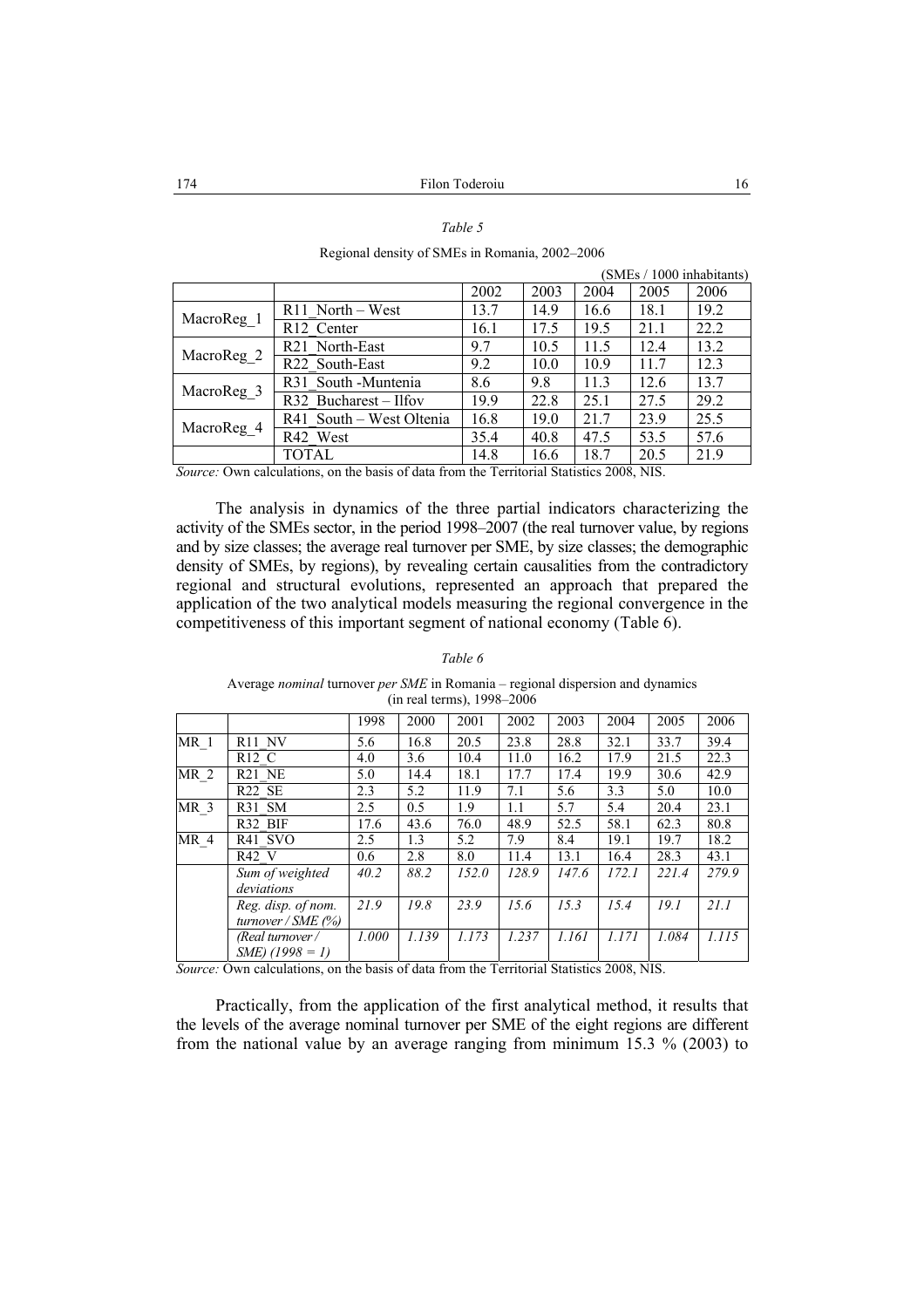maximum 23.9 % (2001) in the period 1998–2006, with oscillating evolutions throughout the period (decreasing trend in the period 1998–2003 and increasing trend in the period 2004–2006).

The conclusion that can be drawn from this evolution in time of the regional dispersion of the average nominal turnover per SME may be that the economic growth process must be also accompanied by a regional convergence of this indicator, as support to improved social cohesion in the territorial development. The previous consideration is confirmed by the evolution, in overall national economy, of the regional dispersion (D) and of the regional disparity index of GDP / capita (RDI) in the period 2002–2006 (Table 7).

#### *Table 7*

GDP/capita in Romania – regional dispersion (D) and the regional dispersion index (RDI), 2002–2006

|                                          | 2002         | 2003  | 2004   | 2005      | 2006   |
|------------------------------------------|--------------|-------|--------|-----------|--------|
| Reg. GDP dispersion/capita $(D, \%)$     | 23.1         | 23.5  | 23.0   | 26.7      | 27.2   |
| Reg. Disparity Index of GDP/capita (RDI, | 38.8         | 38.2  | 38.2   | 45.       | 44.9   |
| Reg. GDP/capita (PPS)                    | 6033.2       | 6505. | 7404.4 | 7878.2    | 9078.8 |
| $\sim$                                   | $\mathbf{r}$ |       |        | ACOO 3TTC |        |

*Source:* Own calculations, on the basis of data from the Territorial Statistics 2008, NIS.

It can be noticed that a relative increase of GDP/capita of 50.5 % obtained in four years (2002–2006), was accompanied by a slight increasing tendency of the regional divergence of the economic development level, measured by the two methods. Thus, the level of the regional GDP/capita is different from its national value by an average dispersion (D) ranging from minimum 23.0 % (2004) to maximum 27.2 % (2006) in the period 2002–2006 (Graph 6).



**ns. on the date base from Teritorial Statistics 2008, INS:** 

Graph 6. Correlation between the economic growth and the regional convergence in real economy.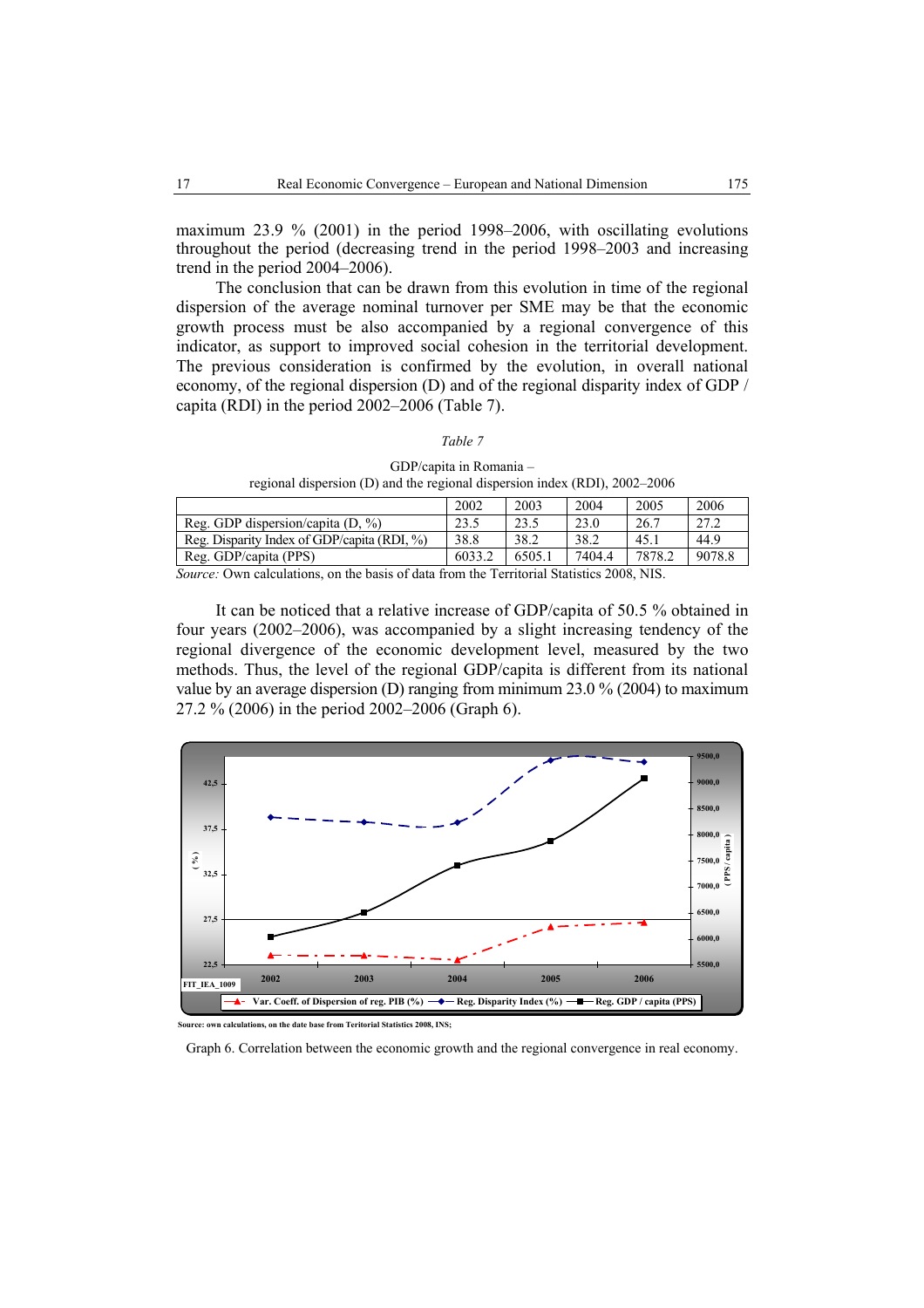Thus, at macro-economic level, even under the background of a steady economic growth process in the period 2002–2006, the slight increasing trend of regional cohesion in the period 2002–2004 (decreasing D and RDI), is followed by a regressive trend of this qualitative characteristic of development, in the period 2005–2006 (increasing D and RDI).

# **3.5. Regional convergence in real economy – the case of agriculture in Romania**

As land is one of the main components of the so-called fundamental economic "trinities" (labour – land – capital), the approach to the internal regional convergence, applied to agriculture, as main activity in the rural area, comes to complete the "picture" and the manifest tendencies in the general economic convergence process, generating social cohesion.

Among the indicators on the basis of which the quantification of the convergence process in agriculture is attempted, by applying the same methodology, in a first instance land productivity was chosen, measured by the agricultural output value (recalculated in comparable prices 2007) per agricultural hectare.

In this context, we consider it useful to briefly present the dynamics of agricultural production in the period 1989–2007, both total production and the production in the private sector. (Graph 7).



Graph 7. Agricultural production dynamics in Romania, 1989–2007 (2000 = 1).

The value of total agricultural output in the year 2007 was by about 5.7 % lower than in the year 1989; throughout the investigated period, four intervals with decreased values were found, at different yearly rates (1.07 % in 1990–1991, 13.3 % in 1992, 3.61 % in 1997–2000 and 9.86 % in 2005–2007), and two intervals of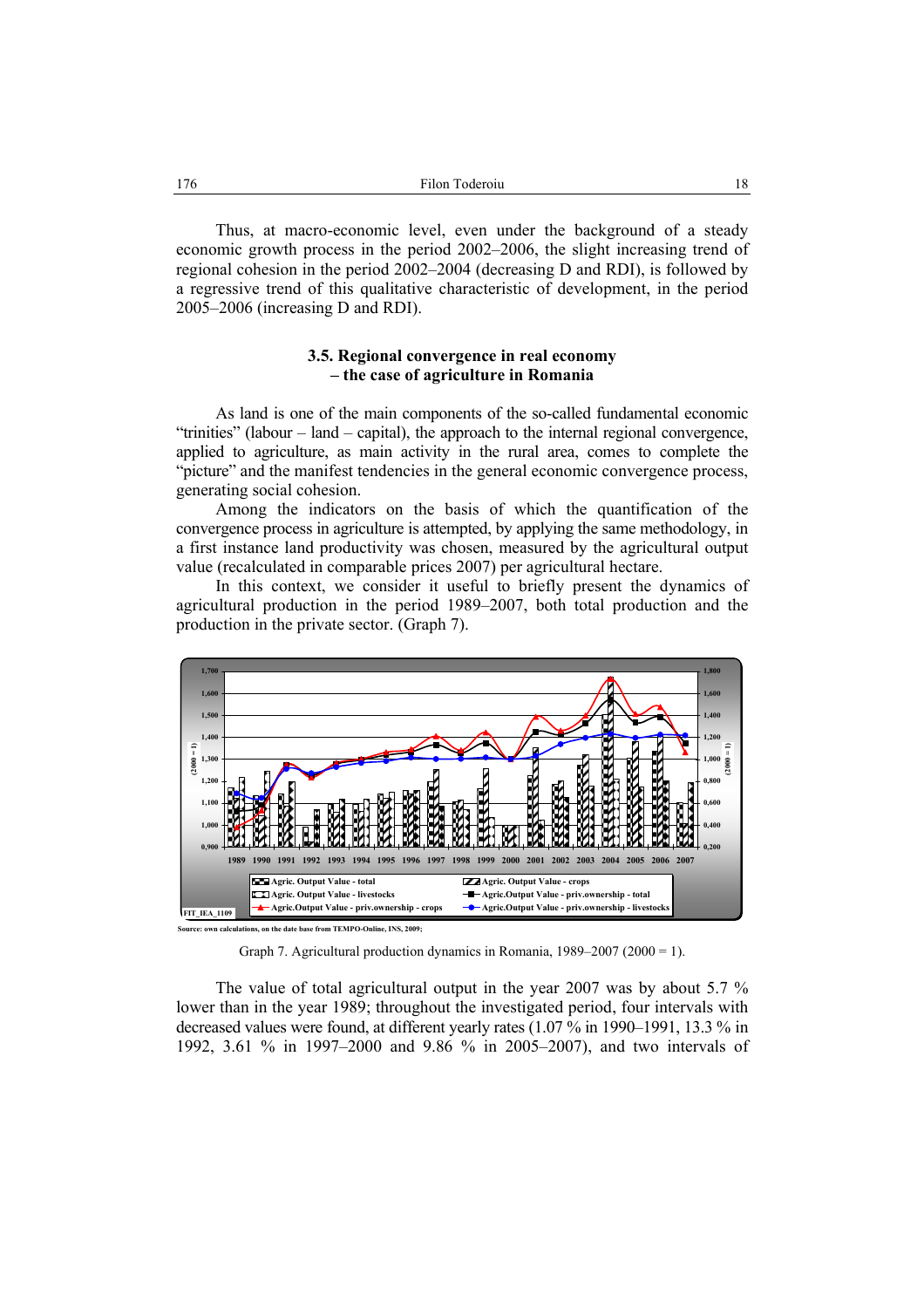production increase (3.98 % in 1993–1996 and 10.7 % in 2001–2004). The crop production experienced both stronger decrease and more intense increase in the same 18-year period.

It is interesting to notice that the agricultural production in the private sector had growth rates higher than the aggregate and decrease rates lower than the aggregate; the intensity differences of the modifications can be explained, among others, by the presumed quality gap of production management between the private and the public sector. The economic convergence process was quantified on the basis of agriculture with reference to the period 1994–2007, for which relevant statistical data exist at the level of development regions and counties.

The particularity of agriculture, in general, and of the crop production, in particular, to be much more dependent on the weather conditions compared to other branches of national economy can be revealed on the basis of the variation coefficient, which reached 11,87 % in the mentioned period, ranging from minimum 9.15 % (in the region R12 – Center) to maximum 21.58 % (in the region R41 – South-West).

Under the background of a yearly average variation of agricultural land productivity of 10.44 % (measured by the agricultural output value, in 2007 prices, per agricultural hectare), the average regional dispersion of this convergence indicator had different values, from minimum 10.66 % (1997) to maximum 15.82 % (2002) (Graph 8).





It is worth mentioning the almost symmetrically opposed "behaviour" of the two indicators, as in the periods characterized by land productivity growth the regional convergence increases (or in other words the regional divergence decreases), while in the periods when productivity decreases, the regional dispersion increases.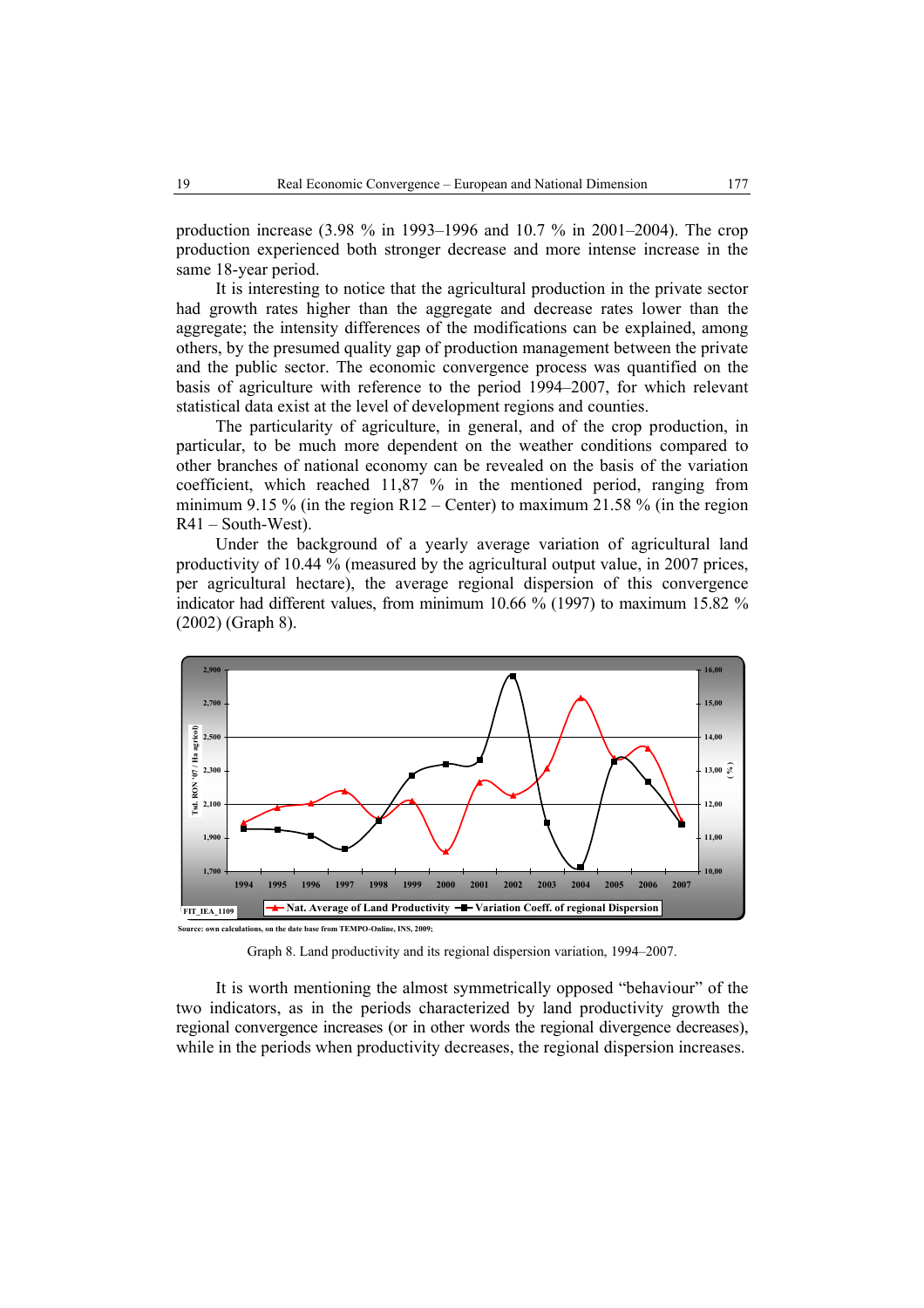### **4. CONCLUSIONS AND OPENINGS**

1. In Romania, the governmental policy related to the economic-social convergence has a relatively diffused formulation, being somehow subordinated to the regional development policy, for which the Convergence Program 2008 – 2011 envisages two objectives: diminution of the current regional disequilibria and a balanced regional development.

2. The complex economic-social convergence process in any country or community of states can be approached from two perspectives: as stage of convergence fulfillment and as intensity of the convergence fulfillment process.

3. The general statistical analysis of the convergence process is based upon two sets of relevant indicators: economic structure indicators and economic performance indicators.

4. The regional economic environment is shaped by three large groups of factors that influence the entrepreneurial spirit, more exactly by macro-climate specific factors, micro-climate specific factors and factors specific to each individual in part.

5. The regional competitiveness attempts to measure the economic prosperity level of regions, by constructing a set of indicators and then, by comparing the results by regions, in order to quantify the success achieved by each region in part.

6. In the decade 1996–2006, the Central and East-European countries experienced a strong real convergence to the EU, in terms of GDP/capita and productivity.

7. The regional GDP/capita (expressed in PPS) was considerably different, in the year 2006, in the 275 regions of the EU-27; the gap ranged from 336% (Inner London) to 25% (North-East region, Romania).

8. With all the visible economic convergence progress, by comparing the three-year averages 1999–2001 and 2004–2006, it was found out that only 5 of the 275 regions exceeded the limit of 75 % of the EU-27 average (among which one region from Romania).

9. The group of the less economically developed 20 regions of EU-27, where 7.5 % of the population lived, advanced in the investigated period (2001–2006), in the sense that its GDP/capita was up from 28.2 % to 33.2 % of the Community average of this indicator, also as a consequence of the strong economic recovery process in Bulgaria and Romania.

10. In a panel of six Member States from EU-27 (Romania, the Czech Republic, Hungary, Slovakia and France), the economic development in the period 1995–2005 was accompanied, contrary to expectations, by a process of regional disparities increase of regional GDP/capita.

11. In Romania, the average regional dispersion increased from 12.8 % (1995) to 31.9 % (2005), which means a yearly growth rate of regional disparities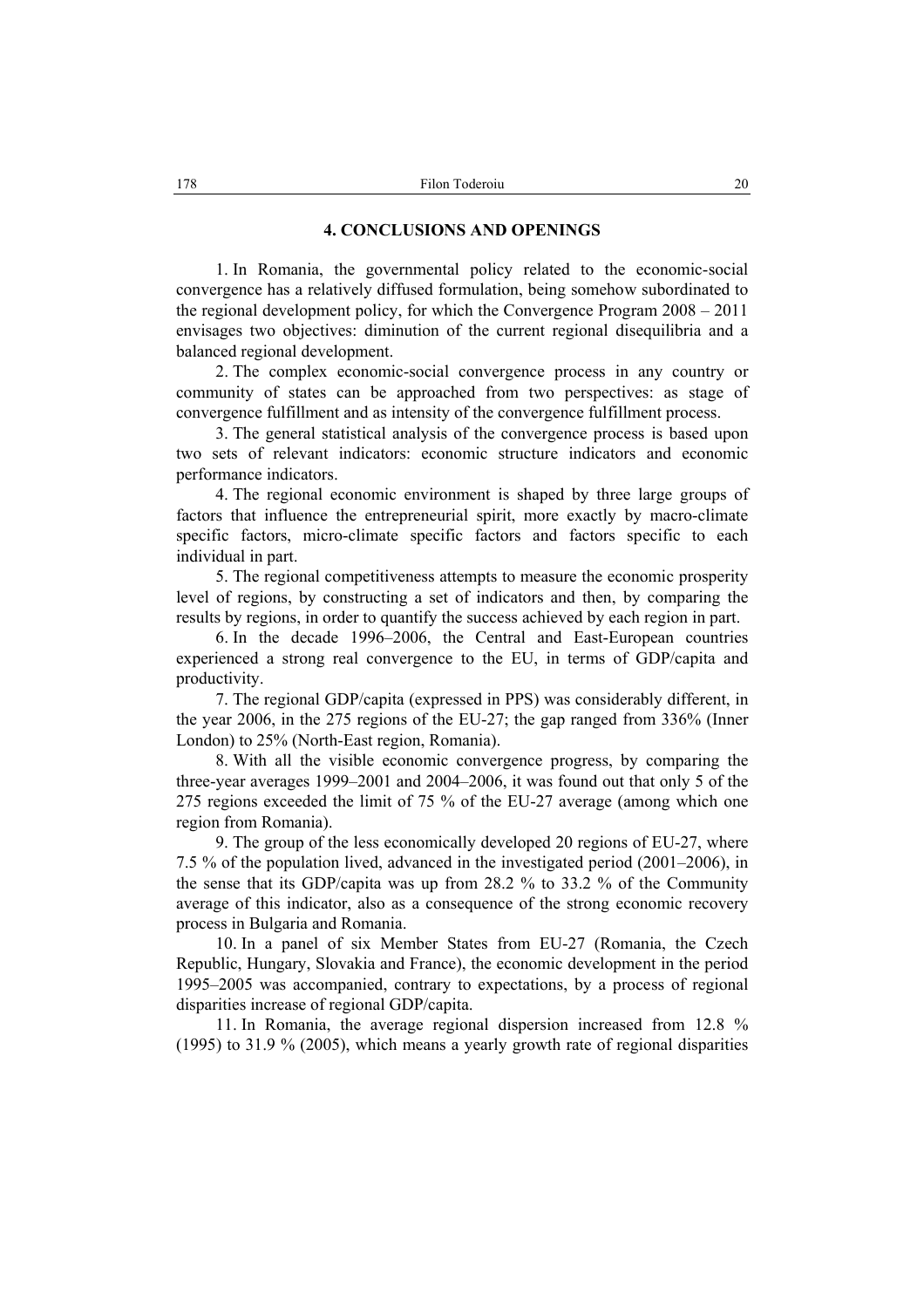of 9.56 %. This strong tendency of economic divergence manifestation in the territory outstrips by far the situation of other East-European countries.

12. The relatively fast increase of the regional economic divergence in Romania, in the period 1996–2005, led to the situation that in the years 2000 and 2005, the quasi-totality of the countries taken into consideration had average regional dispersion levels of the GDP/capita lower than Romania.

13. The placing of the three regions with lower general economic development level and with a more pregnant agrarian character (North-East, South-East and South-Muntenia) on the last three positions of the decreasing hierarchy of the SMEs density / 1000 inhabitants reconfirms, in our opinion, the presumption that in the poor regions the business environment seems to be less stimulating for the establishment of small and medium-sized enterprises.

14. By applying the first analytical method, it results that the levels of the average nominal turnover per SME in the eight regions differ from its national value, in the period 1998–2006, by an average ranging from minimum 15.3 % (2003) to maximum 23.9 % (2001), with oscillating evolutions in this period (decreasing trend in the period 1998–2003 and increasing trend in the period 2004–2006).

15. The behaviour in time of the regional dispersion of the average nominal turnover per SME can reveal that the economic growth process should be accompanied by a regional convergence of this indicator, as true support of an improved social cohesion in the territorial development.

16. At macroeconomic level, even under the background of a steady economic growth in the period 2002–2006, the slight tendency towards an increased regional cohesion in the period 2002–2004 (decreasing D and RDI) is followed by a regressive trend of this qualitative characteristic of development, in the period 2005–2006 (increasing D and RDI).

17. For the quantification of the convergence process in agriculture, land productivity was first taken into consideration, measured by the agricultural output value (recalculated in comparable 2007 prices) per agricultural hectare.

18. The value of total agricultural output in 2007 was by about 5.7 % lower than in 1989; throughout the period, this indicator decreased in four periods, by different yearly rates (1.07 % in 1990–91, 13.3 % in 1992, 3.61 % in 1997–2000 and 9.86 % in 2005–07), and it increased in two periods (3.98 % in 1993–96 and 10.7 % in 2001–04).

19. Under the background of an average yearly variation of agricultural land productivity of 10.44 %, the average regional dispersion of this convergence indicator experienced various levels, ranging from minimum 10.66 % (1997) to maximum 15.82 % (2002).

20. It is worth mentioning the almost symmetrically opposite "behaviour" of the two indicators, in the sense that in the periods when land productivity increased, the regional convergence also increased (or in other words the regional